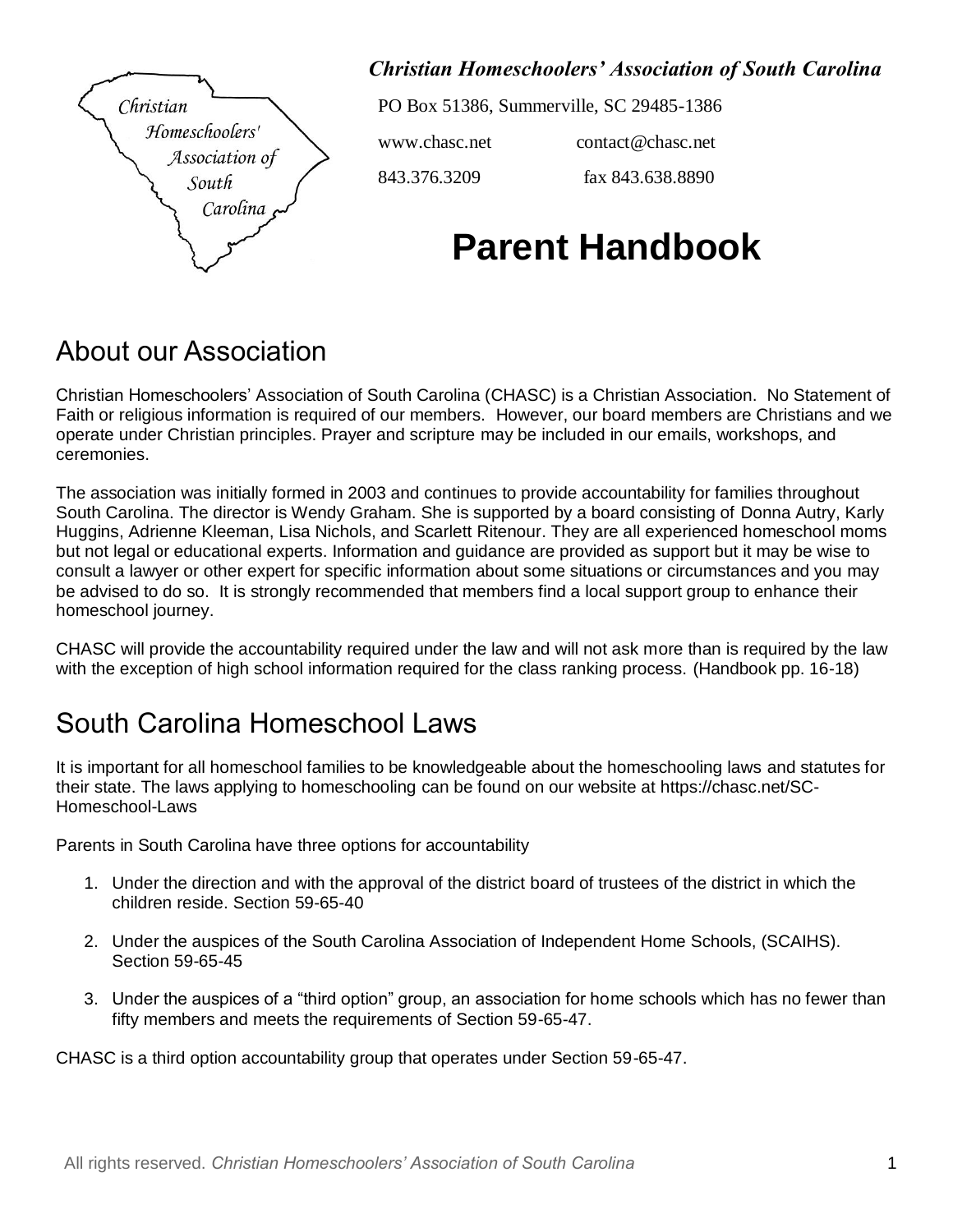# Homeschooling Under the Third Option – Section 59-65-47

To Homeschool under the Third Option Law:

- 1. The teaching parent must hold at a minimum, a high school diploma or General Educational Development Certificate (GED).
- 2. The instructional year must be at least 180 days. There are NO sick days or absences allowed.
- 3. The curriculum must include at a minimum: reading, writing, math, science and social studies in grades K through 6 and in grades 7 through 12, composition, literature, math, science, and social studies.
- 4. The parent/teacher must maintain all educational records, these include:
	- a. A plan book, diary, or other record that indicates the subjects taught and the activities in which the student and parent/teacher engage.
	- b. A portfolio of samples of each student's academic work
	- c. A semiannual progress report that includes attendance records and individualized documentation of each student's academic progress in each of the basic instructional areas specified above (#3).

The law does not dictate the length of your school day, how many subjects are taught each day, the school year schedule, or the exact format for keeping records. Families who join CHASC are free to determine what works best for them in regard to these details. However, be aware that there are no excused sick days or absences included in the 180 instructional days. Any instructional days missed due to absence or illness by the student or teacher must be made up during the year. Students must complete a minimum of 180 days regardless of circumstances. Students may complete more than 180 instructional days in one membership/school year. Children are learning every day. Instructional days are not restricted to those days spent reading books or doing worksheets. Instructional days may include field trips and other educational pursuits and may occur on any day of the week, including weekends. While you are required to complete and record 180 instructional days each year; additional days may be included and reported.

Further explanation of the law can be found at: https://hslda.org/legal/south-carolina

As a third option accountability association, CHASC is required by South Carolina law to report the number of children homeschooled through CHASC and their grade levels to the children's respective school districts. It is extremely important that you provide accurate information and report any changes immediately. If you move, it is your responsibility to determine the current school district and report it to CHASC along with your new address.

Because provide ranking as a service to our high school students, we require that parents submit the course information for all degree-seeking high school students. Obviously, class ranking cannot be completed without this information. Further explanation of the class ranking process is in the high school section of the handbook (Handbook pp.16-18)

# Joining CHASC

Joining the association is simple. First, you need to review our handbook and make sure that you agree with our policies and procedures and that you can work within our requirements to homeschool your child/children legally. This handbook has sections that clarify and explain all the policies and procedures for CHASC. You can also contact us at contact@chasc.net or (843)376-3209. This section simply outlines the steps you need to take in order to join the association.

The application process begins on our website by clicking on the Join Us link: https://chasc.net/join-us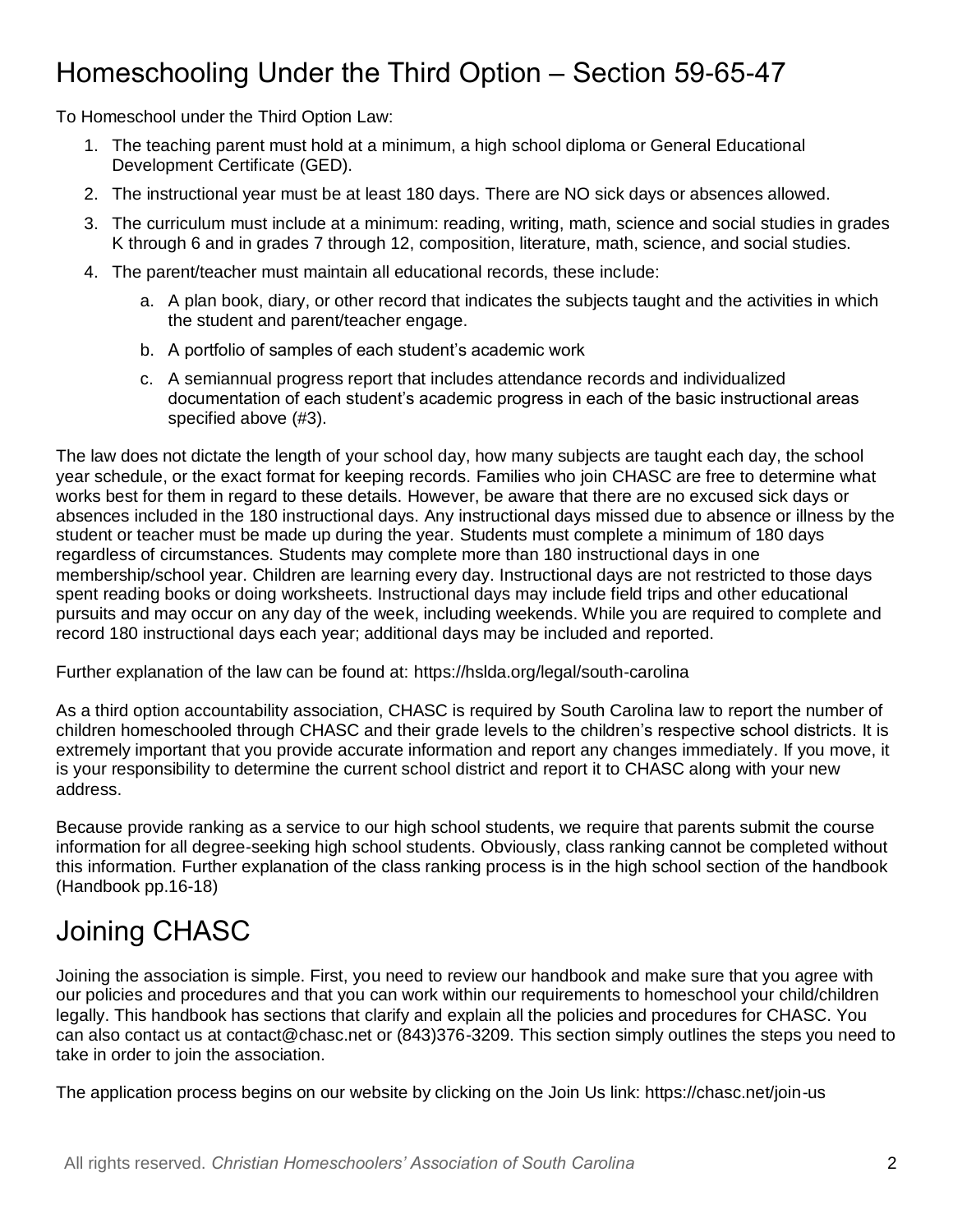To apply:

- 1. Register on the website, by providing the requested information. If you have problems with the online form, please call (843) 376-3209 or email contact@chasc.net for further information or help.
- 2. Be sure to provide all required information. You must enter the number of high school students you will be homeschooling and check the Membership Agreements after you read the information on the links for each Agreement.
- 3. There is a space at the very bottom of the page for the discount code. It is under the Membership Agreements. Please enter any applicable code here. (Handbook p 7 and website)
- 4. On the next page, you will be able to review your information and you will be given the choice to pay online immediately or to have an invoice emailed to you. The invoice can be paid online or by mailing a check or money order. Membership will not be approved without payment. If there are any errors on the form and/or invoice, they will be corrected and a second invoice will be emailed as necessary.
- 5. Do not submit your application unless you are ready to pay. If you cannot pay within 10 days, please notify us at contact@chasc.net immediately to make arrangements. Applications not paid within 10 business days will be deleted unless payment arrangements have been made.
- 6. All fees are non-refundable.
- 7. There may be more than one email sent to you during the application process so please watch for emails from contact@chasc.net. Please be sure to add our contact@chasc.net to your email address book to avoid having our emails and newsletters being treated as spam.
- 8. If you do not receive any emails within 2 business days after submitting your application, please contact us immediately so we can correct any problems.
- 9. When your account is activated, you should receive an email welcoming you to Christian Homeschoolers' Association of South Carolina. If you apply for membership for the upcoming school year before June 1, your membership will be activated on June 1. Until then, your membership will be pending but you will be assigned a CHASC ID/member number when your application is approved. You will be able to see your CHASC ID number on your profile page.
- 10. Every effort is made to process the applications as quickly as possible but it does take time. Certain months of the year are busier than others. Accuracy and timeliness of forms affect the application process as well. Online payments streamline the process.
- 11. If you need to expedite the process, you must call to determine if it is possible to complete the process faster. There is a \$25 fee to expedite applications. Rarely will it be necessary to expedite the process since all applications are processed as quickly as possible and most are completed in 5 business days or less.
- 12. If you have any students who have earned high school credit, we must receive an official copy of a current transcript or course information and course plan within 10 business days of the date of application. If the student was in public or private school, you will receive a letter to submit to the school. Student records and transcripts must be sent to transcripts@chasc.net.

Our mailing address to send checks or money orders if necessary:

CHASC PO Box 51386 Summerville, SC 29485-1386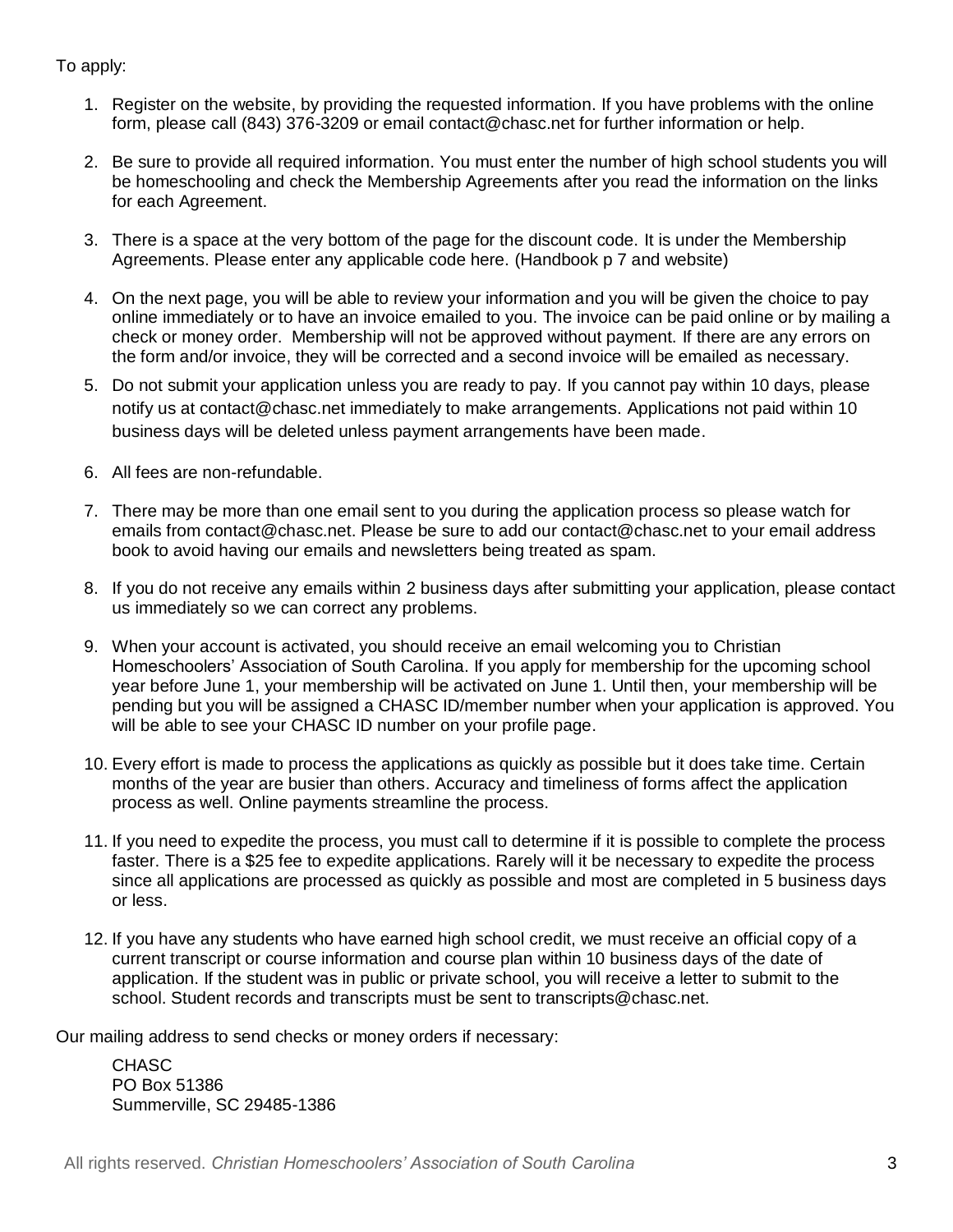# Withdrawing a Student from School

If you are withdrawing your student(s) from public, private or virtual school, you will be required to obtain proof of association membership to show to the school. CHASC provides a school letter that not only confirms membership in the association but also requests that the school give or mail all student records to you, the parents. The school letter is usually emailed to the parents when the application is processed and the membership is approved. If you do not receive a letter within 2 business days, please request the school letter by submitting the Compliance Letter Request form or by emailing your request to contact@chasc.net. Ideally, families should enroll in CHASC before withdrawing their students from school. Please call and talk to the director if you need to expedite the application process to obtain the letter for the school more quickly. If you have any difficulty during the process, please call (843-376-3209) or email (contact@chasc.net) the director. Some school administrators will not want to give or mail the student records to parents and our letter gives the option of faxing the records to CHASC. Please be sure to let us know if the school will be sending the records to us so we can watch for them. If you do not receive the student records within 2 weeks of submitting the letter, you must let us know so we can follow up with the school. We are here to help facilitate the process; however, YOU are considered the administrator of your homeschool and YOU are the one who keeps all records for your students. General information about withdrawing a student from school can be found at https://www.homeschoolingsc.org/withdrawing-child-from-south-carolina-public-school

# Requesting School Records

Upon request, CHASC provides a letter that confirms association membership and requests that the school give or send all records to the parents. Some schools, however, will not honor this letter and will tell parents that records must be requested by the association or faxed to the association. If this happens, please get the name, fax number and any other pertinent information required for us to send the record request. If the school official says that records must be sent to the association, simply reiterate that they can fax the records to the association as stated in the letter and, if necessary, point out the fax number in the letterhead. Please notify us if this happens so we will be expecting the fax, email, or phone call from the school official. If records are faxed to us, we will email them to you as soon as we receive them. We destroy all copies, so you need to be sure to download and save your copies. If you have a student in high school, we must receive a current copy of the transcript. We will email you a request form to sign and return to us so we can fax it to the school. Once again, it is extremely helpful if you can provide the fax number as this can be difficult to find on a school website. Because we need a copy of high school grades, we need to get a copy of the high school transcript but you can request any of the records listed on the request form as well. The course information will be transferred to our records and all documents we receive will be emailed to you. We will destroy the records and only keep our transcript form.

# Our Membership Year

Our membership year runs from June 1<sup>st</sup> to May 31<sup>st</sup>. In that time period, members are expected to complete the minimum 180 instructional days as required in the SC Homeschool Law. These dates (June  $1<sup>st</sup>$  to May 31 $<sup>st</sup>$ )</sup> were chosen based on deadlines and requirements for high school students. Some of the deadlines for senior students are earlier than May 31<sup>st</sup> so families with high school seniors must be aware of all deadlines for the association and for any colleges or scholarships they are interested in. Please review the High School section of this handbook for more information. (Handbook p. 15 to the end)

All members follow the same membership year to avoid confusion. However, in that year, members may choose whatever academic schedule they wish. Because section 59-65-47 does not set a length for the school day, there is no minimum amount of time required to count toward a school day nor a set schedule of classes for each day. However, families are encouraged to be sure to complete the work required for the grade level in roughly one year and this goal may shape the number of hours in each school day. Younger students may have much shorter days than older students because of the difference in workload. Some students are also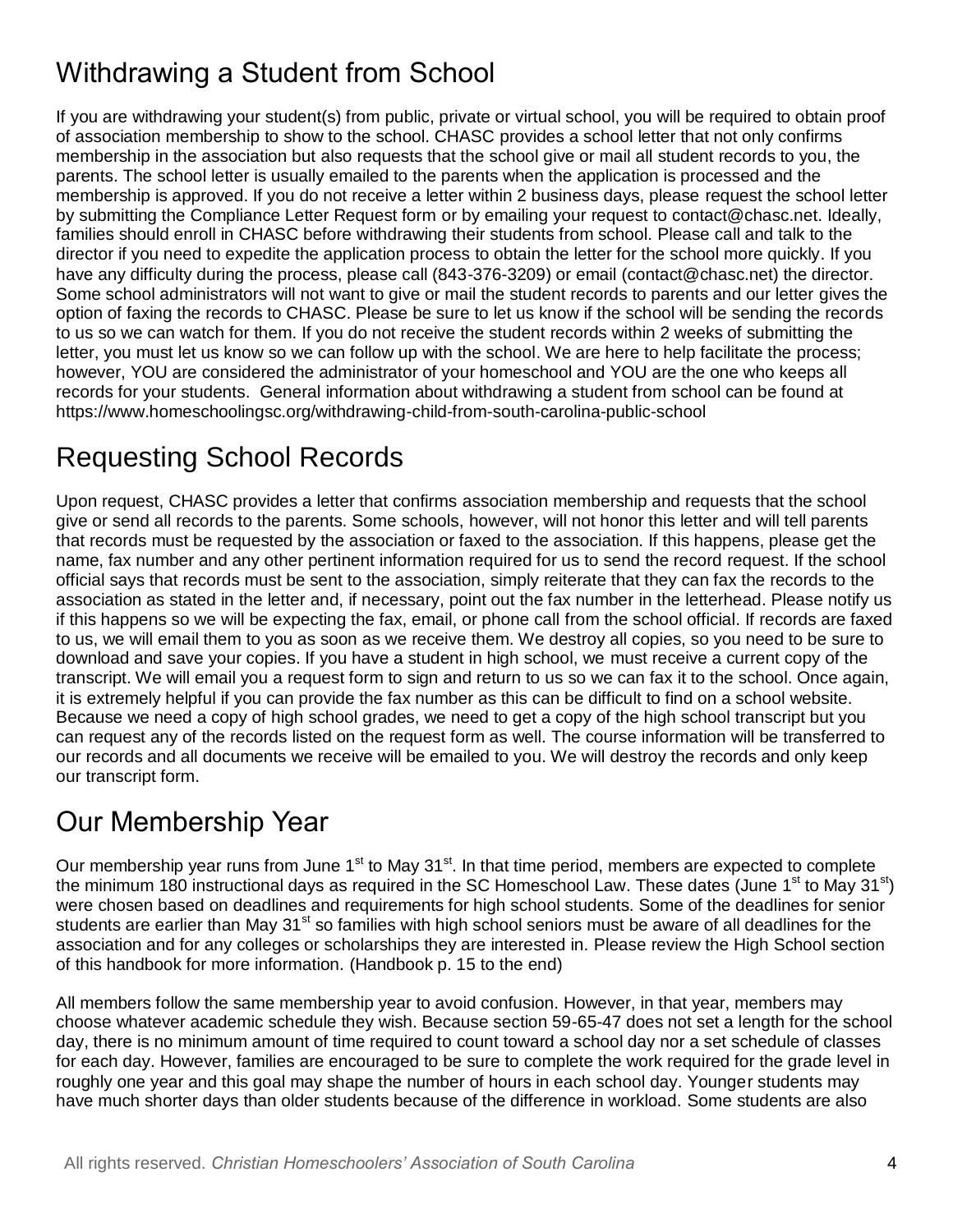more dedicated to completing their work while others may dawdle and take longer to complete their work and this may even change from year to year or during the same school year.

If a family begins to homeschool after the students have been in a public or private school or another program or association, they may count the instructional days that have already been completed in that school or program. It is not necessary to begin counting on the first day of homeschooling in those cases. However, instructional days can only be counted toward one school year. In the rare instance that a family is not able to complete the 180 instructional days by May 31, they must file an Extension form on or before May 31. If completing the school year by May 31<sup>st</sup> is a consistent problem, members may be encouraged to see if another accountability association would be a better fit for their family's homeschool needs. Not meeting deadlines in high school can create some serious problems for high school students, especially those bound for college. (High school section of handbook p.15 to end)

# Forms and Instructional Days

There are only two forms that all members need to submit to CHASC. These are the Membership Application and the Compliance Form. There is an optional Extension form that some families may need to use. All forms are digital and accessed through the website. There are additional forms submitted by parents of high school students. These are discussed in our high school section under Class Ranking and High School Transcripts. We do not mail forms, nor do members print and mail forms to us.

The Membership Application is completed online at https://chasc.net/join-us. Every line on the application provides important information we need to serve members and comply with the law. Failure to provide information will at best delay the application process and at worst may cause your membership to be denied or accrue additional fees. All payments must be received before applications are finalized and approved. Once the application has been processed and activated, a welcome email will be sent to the new member. This email will include important information including your membership number. We generally send a second email with the school letter attached when parents note on the form that the students were in public, private, or virtual school before joining CHASC. Parents will print the letter and take it to the school when they notify the school of their plans to homeschool. Anyone who has difficulty with registering or filing the application form online should call (843) 376-3209 or email contact@chasc.net. Those who register for the upcoming school year before June 1 may not be activated on the website before June 1 but a member number will be assigned when the application is processed.

The Compliance Form is filed on or before May 31<sup>st</sup> every year. It can be accessed under the Members Area tab on the website. All members must complete this form. Most will complete it at the end of their homeschool year after completing at least 180 instructional days. Members who withdraw their children from CHASC for any reason such as placing students in school, moving out of SC, or changing associations, must complete the form after they notify us by email that they intend to withdraw their children. For all other members, the form must be completed on or before May 31 at the end of every school year that they are members of CHASC regardless of their plans for the next school year.

Although members must complete the required 180 instructional days to file the Compliance Form, this does not mean that they must complete the work required for a grade level or even all of the course work by that time. Since many families use different schedules, it is possible to complete 180 instructional days in the membership year before completing the grade level. It is perfectly acceptable to file the compliance form if this is the case.

Members who leave the association for any reason must complete the form when they leave regardless of the number of instructional days completed. Families who will not be homeschooling because their students have graduated must still complete the compliance form when they graduate. High school students must be more aware of the May deadline since that is also the time that all courses and grades must be submitted for class ranking calculations. All senior high school students' grades must be submitted by May 15<sup>th</sup> and all other high school students' grades must be submitted by May 31<sup>st</sup>. This is in addition to the Compliance form. Further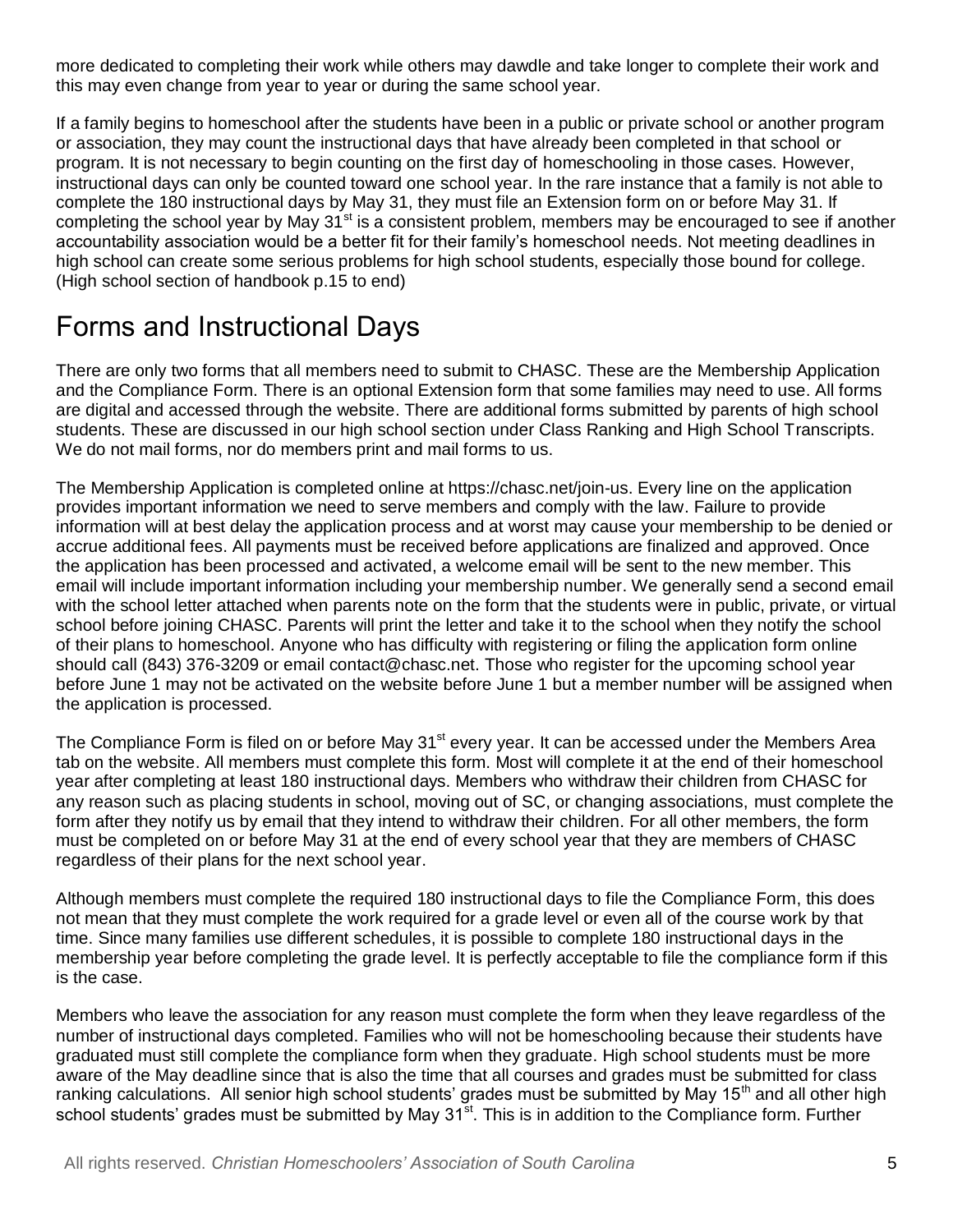information is in the high school section under Class Ranking and High School Transcripts. (Handbook pp. 16- 18)

We understand that there may be extenuating circumstances that make it impossible for a family to complete the required 180 instructional days by May 31<sup>st</sup>, and in those instances, there is an optional Extension form that may be completed between May 1<sup>st</sup> and May 31<sup>st</sup>. This form notes when the family expects to complete their 180 instructional days. Families are still required to submit the Compliance form noting that they are also submitting the Extension form and then within 3 days of completing 180 instructional days, the member family must file the Compliance form again. If the member counts instructional days after May 31<sup>st</sup> for the current school year, they will NOT be able to count those same days toward the upcoming school year. Attendance days may only be applied to one school year. Because our membership year is a full year, not meeting the May 31<sup>st</sup> deadline is a rare exception and ideally will never happen during the high school years. Members will have to renew and pay the renewal fee by June 30<sup>th</sup> to remain compliant if they have not completed or will not complete the 180 instructional days by June  $30<sup>th</sup>$  even if they do not intend to homeschool for the upcoming school year.

The Department of Education has the right to audit Christian Homeschoolers' Association of South Carolina's records in order to verify association and member compliance. The Compliance form is our proof that each member has fulfilled the requirements of the law; therefore, we must have your completed Compliance forms before we can place your family in good standing, close, or begin a new school year. We will not be able to confirm that families have legally homeschooled if we do not have a completed Compliance Form.

When recording attendance, families cannot count days completed before June 1<sup>st</sup> toward the upcoming academic year even if they have completed the minimum 180 instructional days before May  $31<sup>st</sup>$ . The current school year will simply have more than 180 instructional days or you can stop documenting the additional instructional days. Many families that use a year-round schedule may complete more than 180 instructional days each school year. If your student completes a grade level before the end of the year, it is acceptable to change grade levels at that time or to simply move on to the new curriculum and change grade levels at the beginning of the new school year (June 1). If you change the grade level of a student during the school year, please be sure to send an email notification to contact@chasc.net so we can update our records.

### Renewing with CHASC

Families can renew their membership after the Compliance Form or Extension has been filed. If the Renewal is filed after the Extension form but before the Compliance Form is filed, the membership will not be considered current and active for the upcoming membership year until the Compliance Form is also completed.

The renewal process is completed online through the member profile page.

Here are the steps to Renew Your Membership:

- 1. Log into the website and select "View profile"
- 2. Click the RENEW button on your profile page, review, and update all of the information on your profile page.
- 3. Be sure to review all Membership Agreements
- 4. Enter the discount code if you have one. Discount codes will be on the website and in emails. The military discount code is good any time and can be obtained by emailing contact@chasc.net.

Detailed instructions for renewing can be found on our website:

https://chasc.net/resources/How%20Do%20I%20Renew.pdf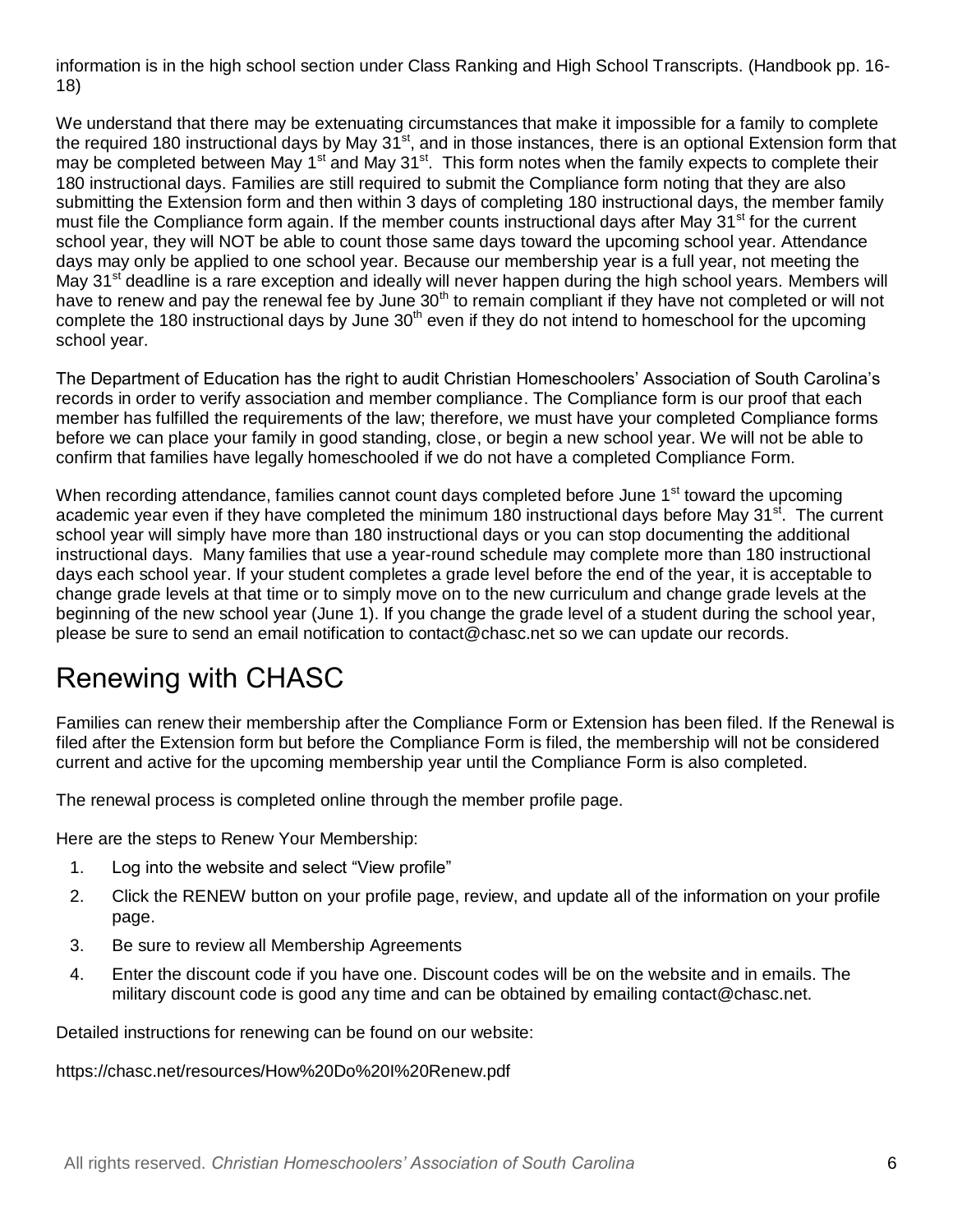It is very important that members review and update all of their information including each student's grade level and the contact information when they are renewing their membership. The grade level to use is the one for the upcoming academic year even if you have not yet completed the current school year or grade level.

If applicable, the high school student fee should be added by entering the number of high school students in the appropriate space.

If the renewal process is completed without the Compliance form on file, the membership will be inactive until the form is completed.

In addition, if the high school student forms/grades are not submitted, membership will be suspended and may be terminated if not completed on time. More information is in the High School section of this handbook under the Class Ranking and Student Transcripts. (Handbook pp.15 to end).

#### Fees and Discounts

ALL FEES ARE NONREFUNDABLE.

| <b>Family Membership Fee</b>   | \$25 - For applications received from April 1 <sup>st</sup> through June 30 <sup>th</sup>                                                      |
|--------------------------------|------------------------------------------------------------------------------------------------------------------------------------------------|
|                                | \$30 - For applications received from July 1 <sup>st</sup> through August 31 <sup>st</sup>                                                     |
|                                | \$35 - For applications received from September 1 <sup>st</sup> through December 31 <sup>st</sup>                                              |
|                                | \$45 - For applications received from January 1 <sup>st</sup> through March 31 <sup>st</sup>                                                   |
| <b>High School Student Fee</b> | \$15 per high school student per membership year                                                                                               |
| <b>Discounts</b>               | Membership rate for families whose oldest child is in Kindergarten the fee is \$15<br>if the discount code K5 is entered on application        |
|                                | Membership rate for active or retired military families, including reservists, will be<br>\$20. Email for the discount code.                   |
|                                | Membership rate for overseas missionaries will be \$20. Email for the discount<br>code.                                                        |
| Late Fees                      | \$10 for any forms more than 30 days overdue – this includes Compliance, high<br>school course plans, and final grade for high school students |
| <b>Transcript Fees</b>         | \$12 for elementary and middle school transcripts with no high school credits.                                                                 |
|                                | \$15 for middle school transcripts with high school credit                                                                                     |

^The high school transcript is included in the annual high school student fee. The transcript is emailed to the parents for their records. Parents sign all transcripts.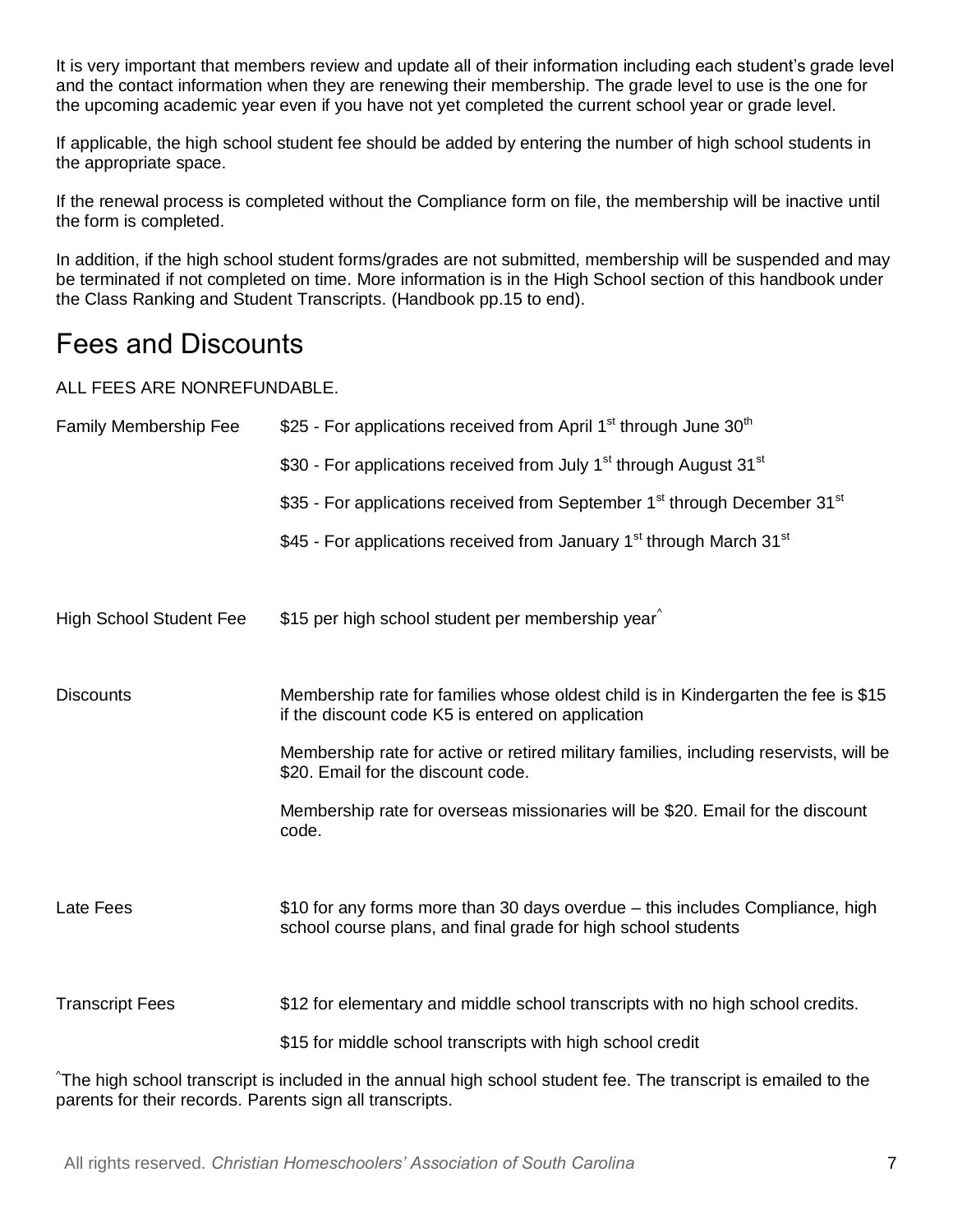Discount codes must be entered during the application or renewal process. Codes will be on the website, in newsletters, and can be requested by email.

The membership fee is automatically adjusted to apply a discount for members and for new applicants who renew or join in April, May, and June.

New families whose only/oldest homeschooled child is in Kindergarten will be charged \$15 for the first year if they enter the code K5 when they apply.

Members of the military can email contact@chasc.net for a discount code. This includes all branches of the military - active, reserves, or retired.

Missionary Families who are serving overseas can email contact@chasc.net for a discount code.

Members who join in the month of March for the current school year will pay the full application fee and will be issued a special code to be used for discounted renewal if they renew on or before June 1<sup>st</sup>.

#### . Lifetime Members

When the association was first established, lifetime memberships were offered. Members who joined in 2003, 2004, and 2005 are lifetime members. Although we continue to honor that agreement, there are no new lifetime memberships because the association could not support itself unless we were to charge a much greater fee for lifetime members. Lifetime members are encouraged to donate to CHASC to help support the association.

All lifetime members must file their Compliance forms between May  $1<sup>st</sup>$  and May  $31<sup>st</sup>$  every year. Lifetime members should be able to complete the required minimum of 180 instructional days by May 31 $^{\rm st}$ .

In exceptional circumstances, if the family will not be able to complete 180 instructional days by May  $31<sup>st</sup>$ , they may file an Extension form. This should be rare.

Renewals should be completed by June  $1^{st}$ ; however, there will be a grace period through June 30<sup>th</sup> for lifetime members to file their renewals. Failure to file by June 30<sup>th</sup> will result in the account will being deactivated. There will be a \$10 late fee required to reactivate the account between July 1<sup>st</sup> and September 30<sup>th</sup>. If all required forms are not filed by October 1<sup>st</sup>, lifetime members will lose their lifetime membership status and will be required to apply as a regular member with the associated fees.

Lifetime members must file all high school student course information for class ranking purposes. There are no exceptions.

Lifetime members are required to pay for additional services such as transcripts and diplomas. If they choose to pay the \$15 high school fee through all four years of high school, the transcript and diploma will be included at no additional charge.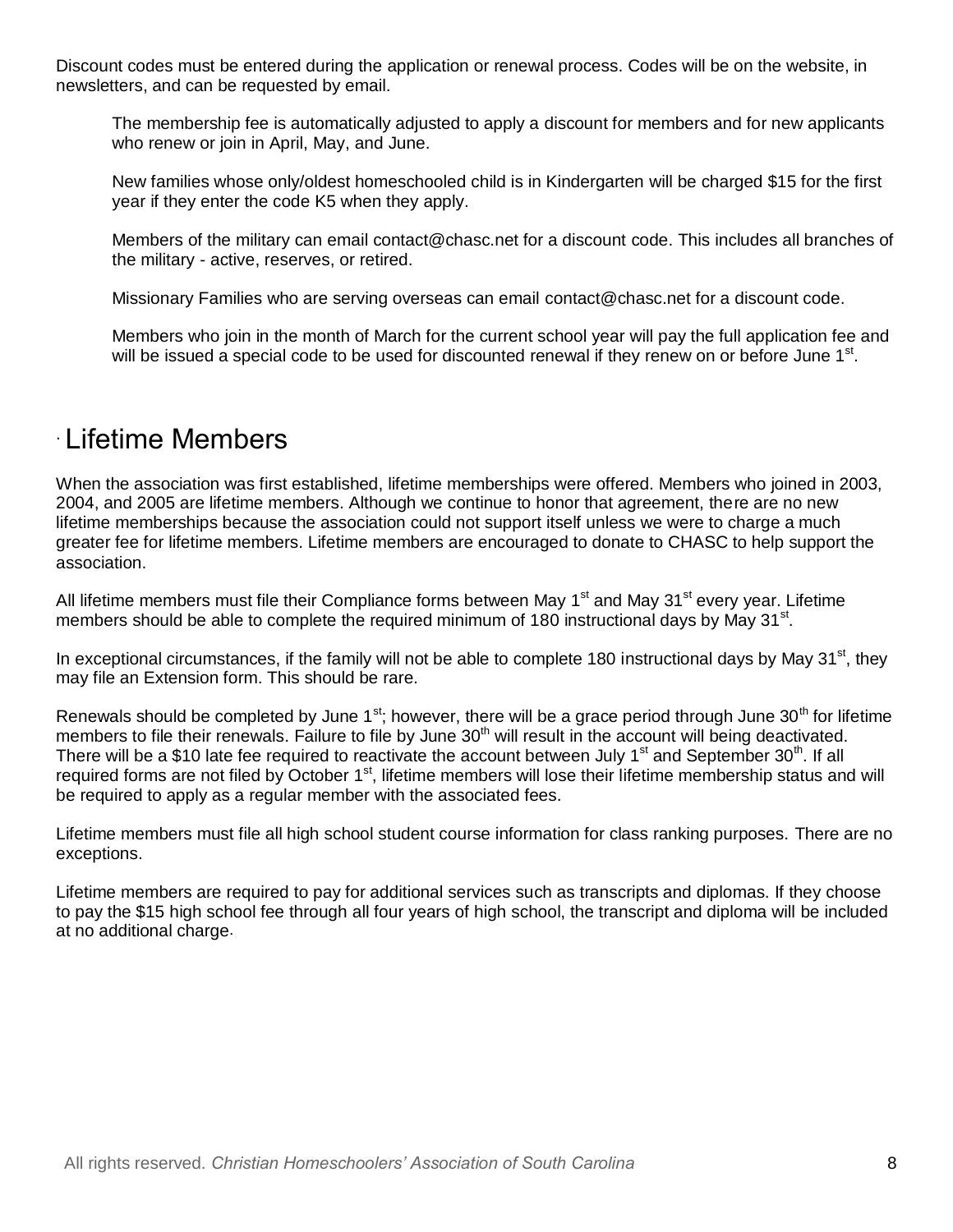#### Benefits and Services Provided

As a member of CHASC, you will receive the following benefits:

Third-Option accountability according to Section 59-65-47 and legal establishment of your homeschool

A Handbook that can be read on the website or downloaded from the website – this is that handbook!

A family membership card that can be printed from the Member Profile Page on the website or displayed on your smartphone and used as proof of homeschooling for admission to various programs and for discounts

Letters for DMV, technical schools, and colleges upon request

Letters of verification for DSS, DJJ, IRS, SSA, military, and others upon request

Friendly encouragement and answers to your questions by email or phone during regular business hours. We are committed to replying to all emails and returning all missed calls within 2 business days and encourage members to call or email again if they do not hear from us within that time.

Member Newsletters that provide answers to frequently asked questions, updates on important issues affecting the association and/or homeschool families in SC as well as reminders about filing forms and keeping records (Handbook p. 14)

Optional Text Reminders and Notices members can register to receive (Handbook p. 14)

GPA and Class rank for all degree-seeking high school students (Handbook pp. 17-19)

Free Elementary and Middle School Transcript Templates on the website and upon request

Access to sample forms for recordkeeping on the website and upon request

HSLDA Membership Discount - group number 299798 (Handbook p. 15)

A Graduation Packet that includes the student graduation letter, an unranked transcript, a ranked transcript, and a High School Diploma or Certificate of Completion

Elementary and Middle School Report Card preparation (additional fee)

One free High School Transcript each year and a final ranked and unranked transcript upon graduation (Handbook p.16-18)

Discounted fees for Graduation ceremony (Handbook p 22)

CHASC provides the following services for members and all homeschool families:

Graduation ceremony (additional fee based on the number of families and students who register)

Transcript services – see website for fees

Facebook Page to provide support and encouragement for all homeschoolers https://www.facebook.com/schomeschool

Homeschool Teachers' Lounge, Workshops and Open House events open to all families

CHASC is a co-sponsor of the Lowcountry Homeschool Convention.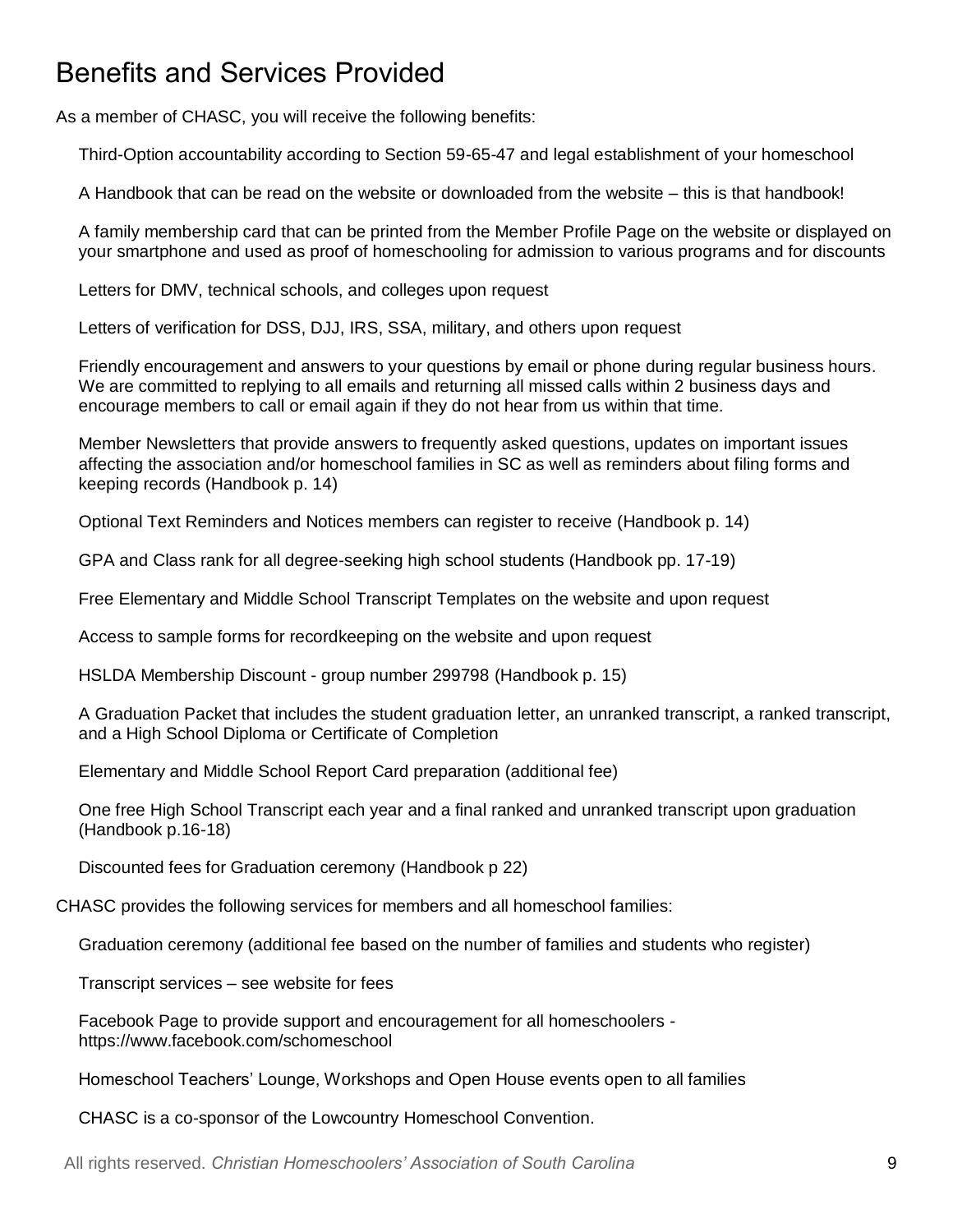# Expectations - What CHASC expects of Members

Members are expected to read this handbook and ask questions if they do not understand any points.

Members agree to abide by S.C. state law section 59-6547. (Handbook p. 1)

Parents will provide all curriculum and educational materials. CHASC does not provide curriculum. (Handbook pp. 10-11)

Members will keep a copy of the teaching parent's diploma, GED or other such documentation with their homeschool records. (Handbook p. 12)

Members agree to complete 180 instructional days between June  $1<sup>st</sup>$  and May 31 $<sup>st</sup>$  and to file the</sup> Compliance Form on or before May  $31<sup>st</sup>$  each and every year they are members. (Handbook p. 5)

Members will keep all contact and status information current by sending an email notification of any changes within 3 business days to contact@chasc.net. This includes but is not limited to grade level, address, phone number, and email. Members should also update their information on the website under their Member Profile but this will not serve as official notification of changes.

Members will notify CHASC by phone or email immediately if they are contacted by any official in regards to their homeschool, students, or anything that may require input from or the involvement of the association.

Members who opt out of the newsletter emails and updates will be responsible to be aware of updates and changes in policy or procedures. The best way to remain aware of these updates is through the newsletter. (Handbook p.13)

Members will register for the text reminder service and maintain membership if they wish to take advantage of the service. Information is in the welcome email and on the Member Area page of the website. (Handbook p. 14)

Members will complete the Membership Letter Request Form on the website or they will email a written request for any necessary letters or documents allowing at least 1 week for the letter or document to be completed and emailed to them. There is a link to a Membership Letter Request Form on the website under the Resource page as well as under the Member Forms page on the website. Members will provide all information necessary for the letter or document.

Members will use their membership number (CHASC ID) on all forms, correspondence, and messages.

Members with high school students must read the material in the High School section of this Handbook and comply with the expectations and requirements listed including deadlines for submitting course information. (Handbook pp. 15 to end)

Members must submit high school course plans by the established deadlines – rising seniors on or before August  $1<sup>st</sup>$ , rising juniors on or before August 15<sup>th</sup> and rising sophomores and freshmen on or before September 1<sup>st</sup>. (Handbook p. 17)

Members must submit final numerical grades and any necessary supporting documents for their high school senior on or before May  $15<sup>th</sup>$  for GPA and class rank calculations. (Handbook p. 17)

Members must submit final numerical grades and any necessary supporting documents for their high school students in grades nine through eleven on or before May 31<sup>st</sup> for GPA and class rank calculations. (Handbook p. 17)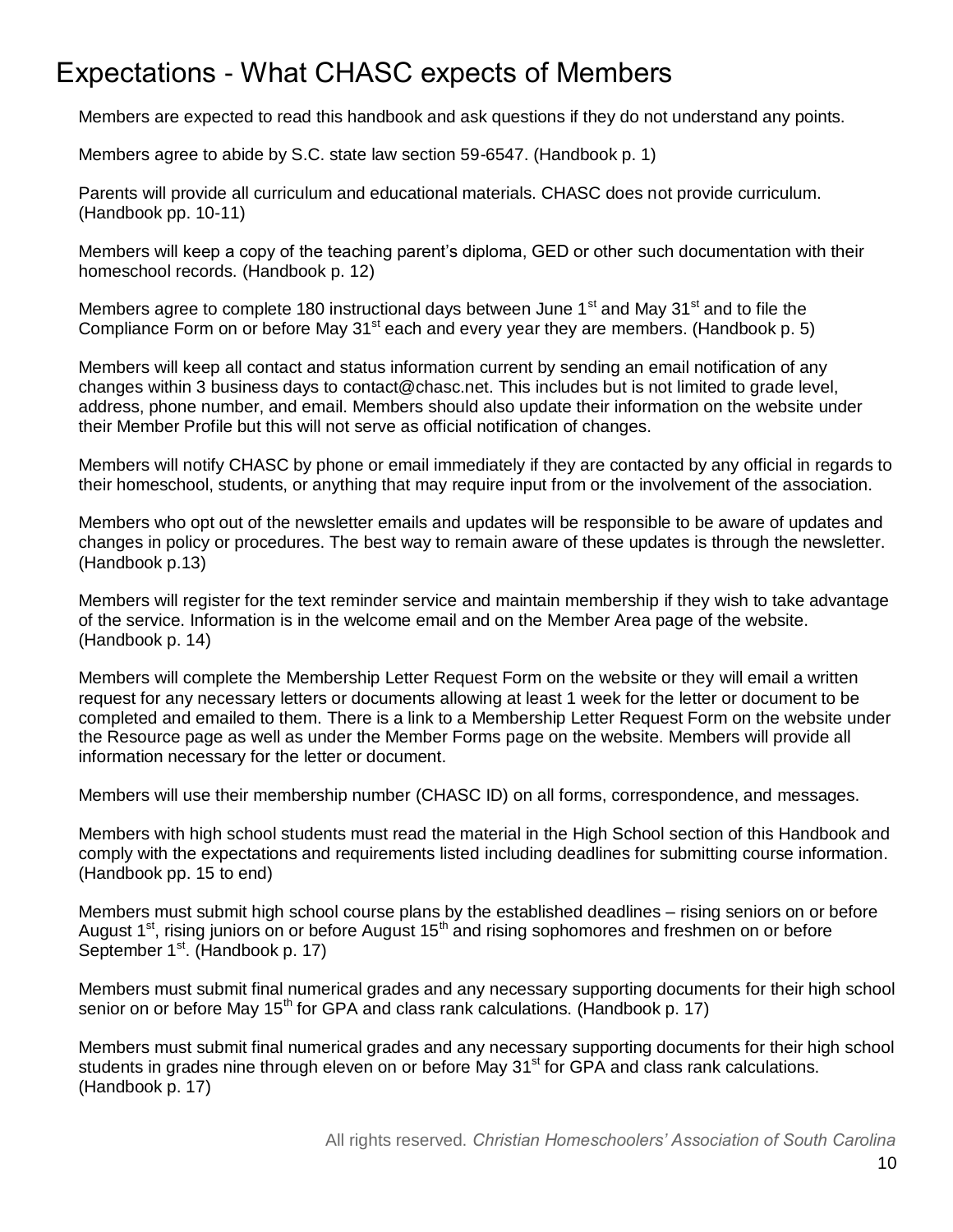Members recognize that communication is primarily through email but may include telephone calls as well. Communication is essential and members will make certain that they are able to receive CHASC emails. Additionally, they will respond to emails and return phone calls in a timely manner. Repeated failure to answer emails or return calls will result in termination of membership.

Members recognize that forms are completed online and they agree that they have a means of completing the required forms because failure to complete the forms will result in termination of membership.

Members are solely responsible for any and all legal fees and attorney(s) should a legal issue arise. Members agree to hold CHASC harmless of any and all legal action(s) understanding that none of the information or opinions on our website, e-mails, or phone conversations should be taken as legal advice. CHASC is a third option homeschool accountability association offering its services to homeschooling families by maintaining a professional relationship with members, school districts, and the South Carolina State Board of Education. Our purpose is to allow our members the least restrictive homeschool environment and to maintain their privacy while ensuring members' legal compliance.

# **Curriculum**

CHASC does not provide any curriculum or specific advice or curriculum counseling. This is outside of the scope and expertise of the board and director. Furthermore, some families may choose a homeschooling style that does not include curriculum such as unschooling. Parents are responsible for providing all educational materials and keeping all records as required by the law. While we may be able to give information and guidance on some curriculum, no one can be familiar with all programs and materials available. We do not profess to be educational experts. Parents will actually become the "experts" on their own children as they teach and learn with them through the years. We are glad to help facilitate that process as much as possible and support you along your homeschool journey. All advice we give will be based on our own personal experiences and those of family and friends who have shared their experiences with us.

We appreciate that one style does not fit all and that even within the family or through time, students may benefit from different materials and homeschooling styles. The curriculum choices, teaching and learning styles, and other aspects of homeschooling may change over the years. Parents are free to make the choices that best fit their family's needs and styles.

While parents are free to choose the materials and homeschool style that best fit their teaching style and their children's learning style(s) they need to keep in mind that, by law, the curriculum must include the subject areas of reading, writing, math, science and social studies in grades K through 6 and in grades 7 through 12, composition, literature, math, science and social studies. This is a minimum requirement. Parents are free to add subjects such as physical education, Bible, creative arts, foreign language, computer science, and so on.

When designing the high school curriculum, parents can include their high school student in the process of choosing curriculum and areas of study. The parents should also bear in mind the requirements of any possible colleges or post-high school training programs that the student may want to attend. It is suggested that as a minimum, the high school curriculum should include the courses required by the SC Department of Education for graduation from high school. This is a minimum requirement; however, and many colleges require more of their applicants than these minimal requirements. Additionally, students change their minds. One who is not planning to attend college may have a sudden change of heart, so being prepared with an academically challenging high school program is wise. Please see the high school section for very important information on high school curriculum. (Handbook pp. 15 to end)

More information about curriculum can be found at https://www.homeschoolingsc.org/?s=curriculum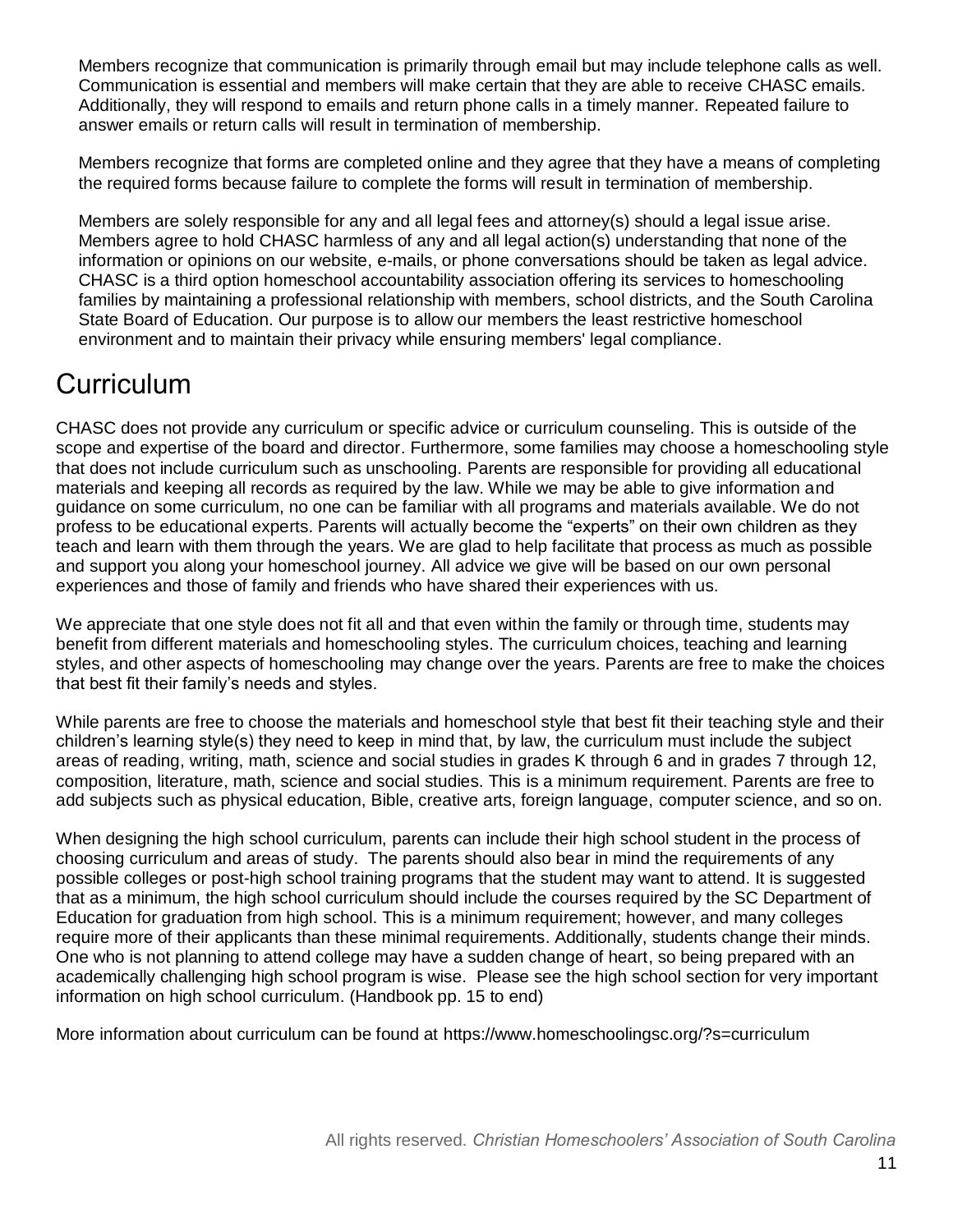#### Homeschool Records

Parents are responsible for keeping all records as required in the law. These include a plan book, journal, or some other record of the activities in which the parent/teacher and student engage; a portfolio with samples of each student's work; and a semi-annual progress report that includes attendance and a progress notes or a report card on all subjects.

The format for these records has not been established in the law. Parents are encouraged to use whatever method of record-keeping that fits their needs and style. The goal of the parent is to keep records that will demonstrate that each student has engaged in learning activities, to show how the student's work was evaluated and to demonstrate that growth and learning have taken place. Parents may choose to use a traditional teacher planner, one of the many homeschool teacher or student planners, a calendar or day planner, an online format, or anything that fulfills the requirements for recording daily plans and activities. The portfolio may be a binder, banker's box, scrapbook, or an electronic format depending on the work samples to be kept. It is recommended that parents keep, as a minimum, hard copies of records from the current year and one year previous through the elementary and middle school years, until high school credits are earned. All high school records should be kept indefinitely and can be gifted to the children upon graduation for them to keep since they will be the ones needing the information. In addition to the high school portfolio, the signed official transcripts and a copy of the diploma should be placed in the high school portfolio so the student has those as well. If parents wish to scan and keep information on a disc or jump drive, this option can provide additional storage space for multiple school years' records.

The semi-annual progress report will be done at 90 and 180 days or mid-way through the year and at the end of your school year if you include more than 180 instructional days and you wish to do so. The report includes both the number of days in attendance and a progress report. These can be combined on one report form, but it is advisable to keep a separate attendance record as well. The attendance record can be a part of the teacher plan book or a separate sheet with dates checked off. An attendance sheet form is on the Member Forms page of the website.

CHASC has many examples of forms that can be used and links to a few sites that provide forms on the website. A simple internet search will provide many more options. Feel free to email and request other samples.

One other record that CHASC requires parents to keep is proof of the teaching parent's GED or high school diploma. A transcript or college diploma or another record that shows educational status can be used if the diploma is not available. This should be kept with your homeschool records.

You may want to keep a copy of a letter or email that confirms your membership in our association in your homeschool records. The welcome email and renewal confirmation provide all information needed to confirm membership. Members can also download or print the family ID from their profile page to use as proof of membership. Members may use the request form on the website or send an email to contact@chasc.net to request a general membership letter that states that family membership is current and lists students and grade levels. They may also request a final compliance letter once all forms are filed at the end of the school year.

### Standardized Testing

Because section 59-65-47 does not require standardized testing CHASC has no requirement for members to participate in any testing. There are reasons for testing students as well as for not testing students, so it's up to you to choose what works best for your family. Members are free to choose if testing is in their best interest and, if so, which test will best evaluate or reflect what their students are learning.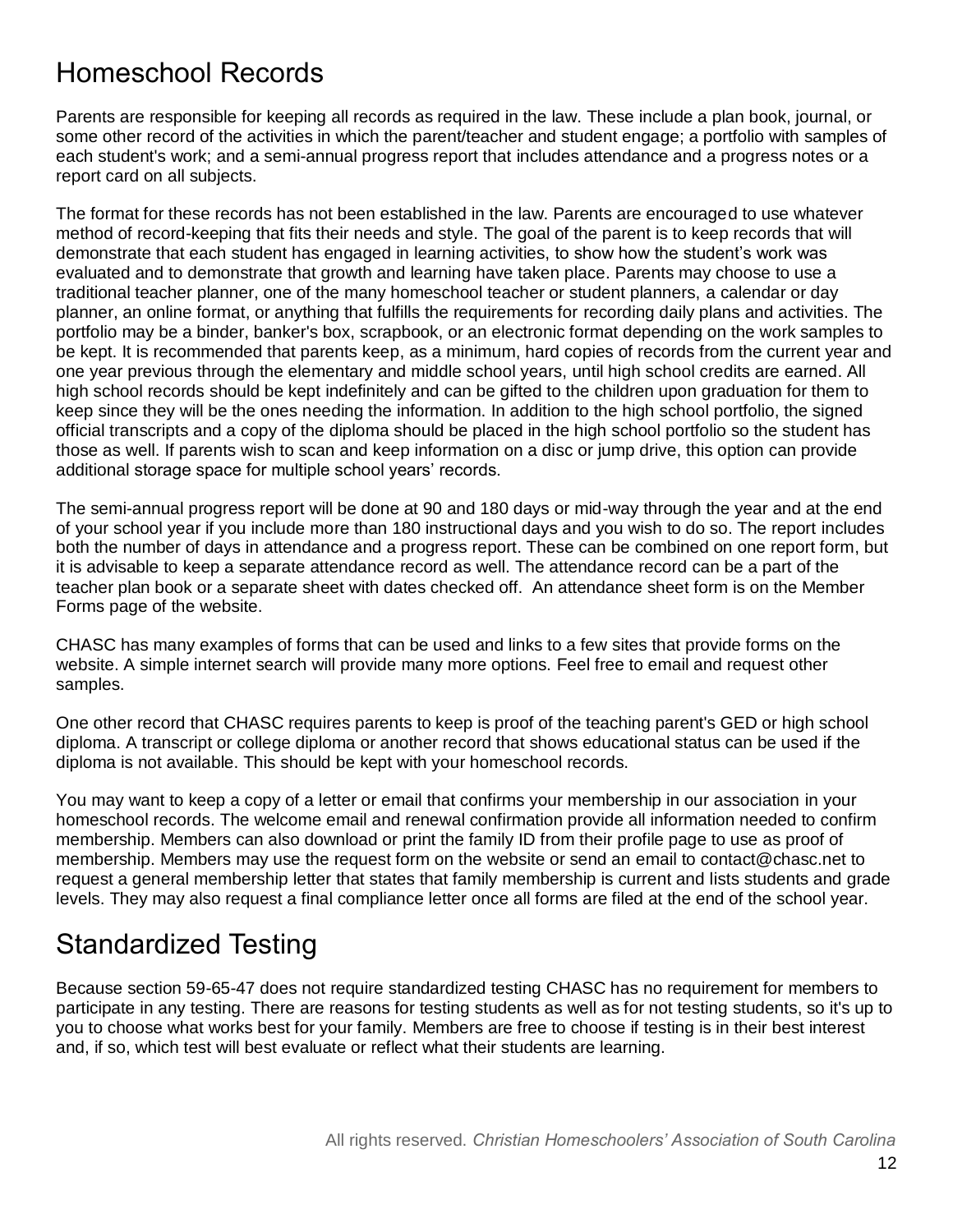There are various means of testing available to homeschool families and some members may opt to use one of these options to evaluate their children's education. However, parents may feel that they know their children's strengths and weaknesses because they work with them daily. Others may feel that it is in the best interest to have a child experience testing so that it will not be a foreign and frightening experience. They may also wish to see how the student's knowledge base compares with other students in the same grade.

Standardized testing can also be used for a student to be accepted into programs such as the Duke University Talent Identification Program (TIP) or SC Junior Scholars program. Some high school honor societies require certain test scores for admission into the group. In addition, the SC Department of Education along with the College Board have announced that there will be unique scholarships available to students who take the PSAT in 11<sup>th</sup> grade. This is in addition to the National Merit Scholarship Award.

Once again, testing is not required and it is the family's decision to test or not test. If you do test your child, however, please remember that no test can cover exactly what you have covered in school so be careful in using the scores to evaluate your program or your child. You may have covered things not covered by the test while things the test covered are going to be covered in your curriculum next year. It is wise to research the various tests and evaluate the benefit for your students.

For students who take the PSAT, SAT, or ACT, our school code or CEEB is 411205. The score reports are not sent to CHASC if this code is not used. There is a general homeschool code. If you use this code instead of the CHASC code, score reports will be sent to the parents and will not be available to CHASC. Please inform CHASC by email if a student has taken a test so we will know to expect score reports.

Learn about the tests and decide on the reasons you have for testing. There may be benefits beyond the scores, like children learning how to take tests in that weird testing situation or you discovering that your child has a problem with skipping problems, or helping a child overcome mild to moderate test anxiety, etc. I have known children who never took a test before and did fine on SAT or ACT and others who needed the experience or felt it was worthwhile to take standardized tests through the school years.

Information about tests (in no particular order) can be found at the following sites:

https://hslda.org/content/highschool/testing.asp has information on some tests and testing services

https://www.collegeboard.org provides the PSAT, PSAT/NMSQT, AP, CLEP, and SAT test

http://www.act.org provides the pre-ACT and ACT

https://www.cltexam.com provides the Classic Learning Test (CLT), CLT8 and CLT10

### Proof of Membership

A family membership card is available to download and print under the Member Profile when members are logged into the website. Members can also keep copies of their welcome and renewal emails.

Members can request a member letter if they desire one. They can use the Compliance Letter Request form to request a letter for their records, the DMV, DSS, schools, etc. We have found that members may need a different type of letter through the years or the same family may not need a letter at all. For efficiency, letters are sent as needed. When you send your request, please be sure to provide any specific information that must be included in the letter and allow at least one week for the letter to be generated and emailed.

We do issue letters for students to use when they go to the DMV to apply for an ID, permit, or license. The DMV requires that membership letters be dated no more than 90 days before the date of application so be sure to request that letter within that time period to avoid having to make a second trip to the DMV. If necessary, letters can be faxed to the DMV; however, this is done only in rare cases since it would mean that you are at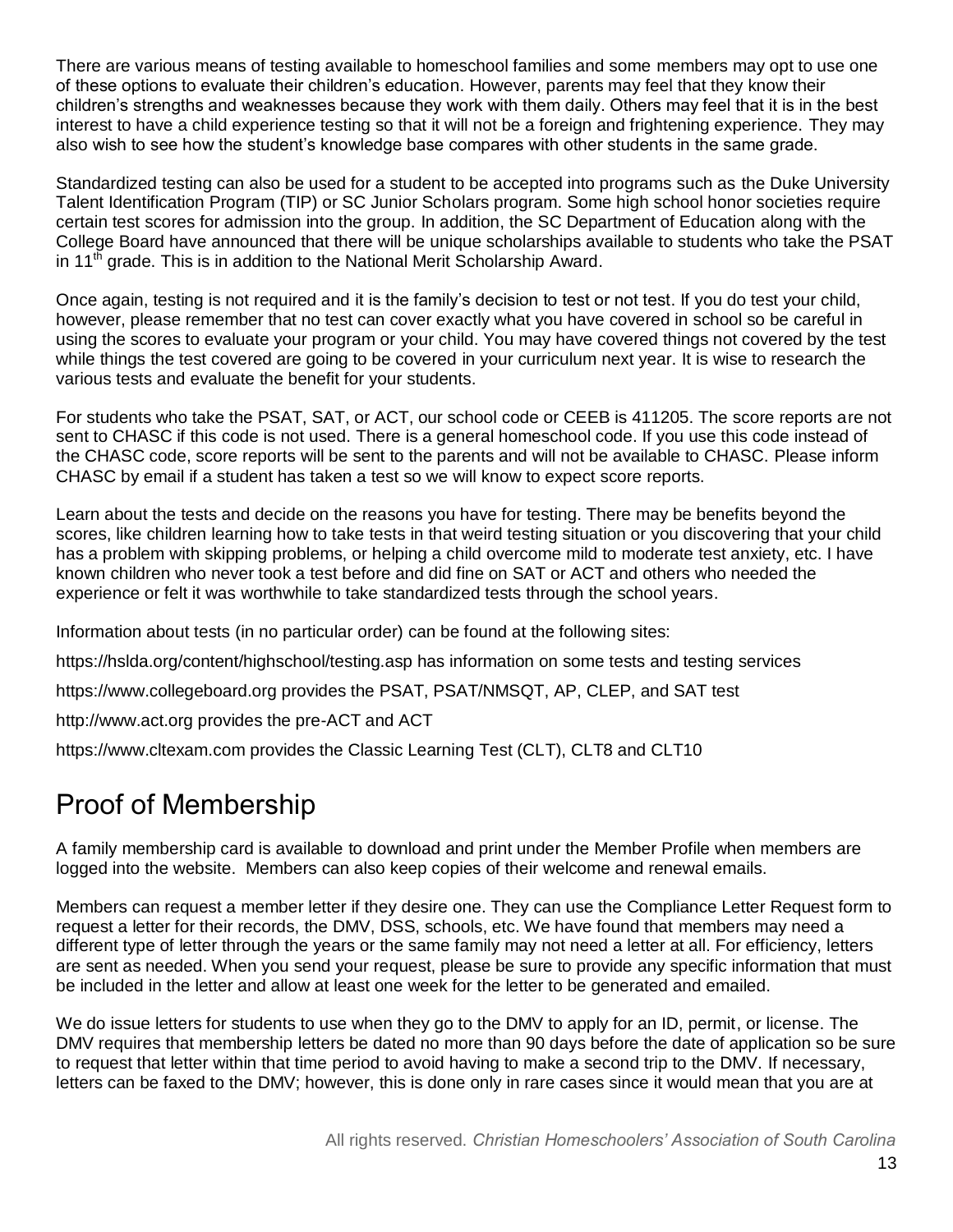the DMV, they are unhappy with your current letter, I am in the office and able to create and fax a letter, you reach me by phone, and the DMV will provide the fax number. All of these variables do not happen often or in a timely manner. If you want to let us know when you are going to the DMV, we will do our best to be available and we will most definitely pray for you and your student!

All students who graduate from CHASC will receive an official graduation letter for their records. Membership compliance letters are always available to any member or former member family as long as their membership is/was in good standing. This is another reason to be sure that you complete the Compliance Form!

### **Newsletter**

There is no longer an email newsletter group that members have to join. All CHASC members are registered to receive the association emails/newsletter when they join the association. Members can edit their email subscriptions from their profile page on the CHASC website. Automatic email reminders about renewals and forms should still be sent to all members regardless of their email subscriptions.

It is the responsibility of the member to be sure that their email address is current and to notify CHASC if they are not receiving emails or reminders. The bulk of emails from the association will be updates and clarifications. Often if the same question is asked several times, an email will be sent to all members clarifying that point. Reminders to file end of year compliance forms and to renew are now sent out automatically a few times in the spring. Some emails are sent to those who do not renew by the June 1 deadline as well. Finally, an email is sent to all members whose membership is allowed to lapse by not renewing on time.

### Text Reminders

CHASC provides a text reminder service through Remind.com for members to receive periodic reminders and updates. The link to register is in the welcome email and in the Member Area of the website.

# **Privacy**

We assure you that ALL names, addresses, phone numbers and other membership information remain confidential; we do not sell, rent, or share our member mailing list. All Board members sign a statement of confidentiality before serving.

In addition, to protect member information and privacy, CHASC will fax or email copies of membership letters or other records to a third party only upon your written request when all information is provided to us. We will not send any information to schools or programs without your authorization. Because we have no way of confirming your signature on a form from a school, we do require you to contact us directly even if you sign a form that releases the information. Sadly, we have had experiences in the past in which a school official has requested information without authorization or permission. This makes it important for you to contact us if you think we may be contacted by a school or authority for any reason. School authorities routinely contact CHASC to confirm membership of new members who are pulling their students out of the school or to request records for members who are placing students into their school. If we do not have your permission to confirm membership or provide information, we will ask them to inform you that you must contact us.

# **SCHEA**

The South Carolina Home Educators' Association (SCHEA) is a state-wide support group for all homeschoolers in South Carolina. They primarily monitor legislation for proposed legislation that may affect homeschooling and homeschoolers in South Carolina. They also help provide education about what homeschooling is and isn't to help increase an understanding of homeschooling among the public and SC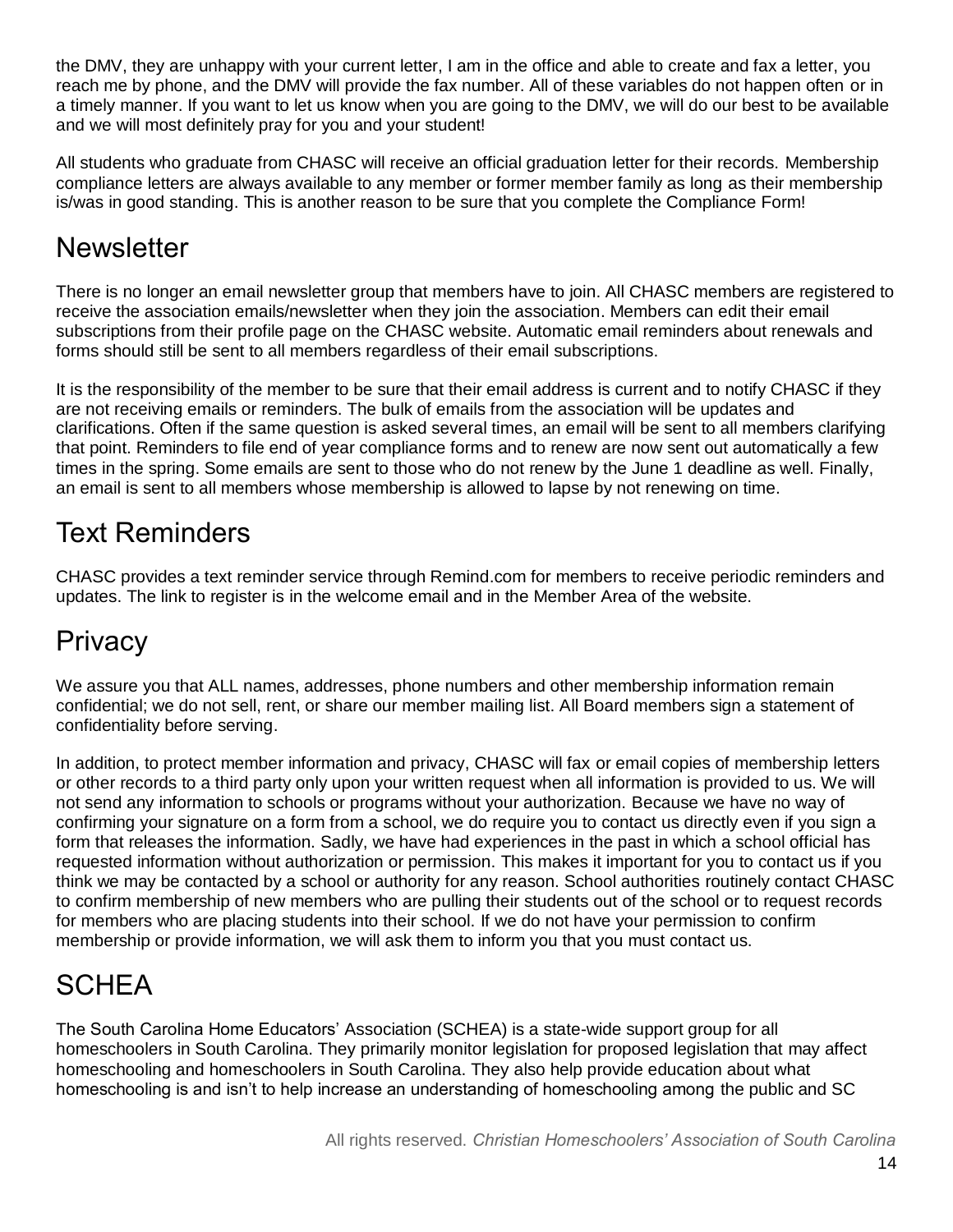legislators. In 2013, SCHEA was instrumental in notifying homeschool groups and families about South Carolina Proposed Bill H3478, a law that would have made third option groups illegal and would have required standardized testing of all homeschool students.

Membership is free! We would like to encourage all members to join SCHEA because they represent YOU and all homeschool families in South Carolina. When they speak to legislators, their impact is greater and their input is more respected if they are able to say that they are representing 30,000 member families than if they say they are representing 300 families. We need to stand together and support our state-wide association as they support homeschool families in SC.

Members can find more information and can apply for SCHEA membership on their website, www.SCHEA.net.

# **HSLDA**

CHASC is a [Home School Legal Defense Association](http://www.hslda.org/a/5115096) discount group (299798) and CHASC members save \$15 on the annual membership fee, paying \$115 instead of \$130. This discount can be obtained when applying for membership or renewal in HSLDA. If you are an HSLDA member, please be sure to provide your HSLDA member number to us so that we can confirm your membership and maintain our status as a discount group.

### High School Essentials

Teaching high school can seem very overwhelming and intimidating. It's not only possible to homeschool through high school successfully, but to also enjoy it and even thrive! A high school workshop is available and will be held through the year when possible. Members who want this workshop to be held in their area are asked to help secure the location and spread the word about it.

One key to success in high school is planning and learning what you need to know before your student enters the high school years. Advance planning may seem difficult because young people often change their minds. It is important that you as the homeschool parent do not "close any doors". With that in mind, we recommend that all students who are able complete the workload, should pursue a college preparatory curriculum as a minimum. This will provide the best education and the most opportunities for your student. It is possible to plan a general college preparatory schedule and adjust it over time as courses, materials, and program are available and as the student expresses their interests. Delight directed learning based on a student's area of interest can not only occur in high school, it can add depth to the curriculum.

You as the parent set the graduation requirements for your high school student. You may set practical life-skill requirements as well as academic requirements if you wish to do so. We recommend that as a bare minimum, the South Carolina requirements for graduation are used. However, it is important to note that the minimum requirements for graduation in South Carolina do not meet the minimum requirements for any SC 4-year college or the SC-sponsored scholarship program. We strongly encourage you to look at the admission requirements of several colleges that your student may consider attending and incorporate those into your high school plan. If your student has no idea or no intention of attending college, choose a variety of schools to see what they require. You may choose a technical college, a State University, and a private university. You can also search online for the graduation requirements of other states as well as admission requirements for other colleges such as Harvard or Yale. Once again, remember, young people change their minds. It is much easier to prepare a student for college from the beginning and not have them attend than it is to have a student change his/her mind and try to apply to college late in the high school years or after graduation when they do not have the required courses.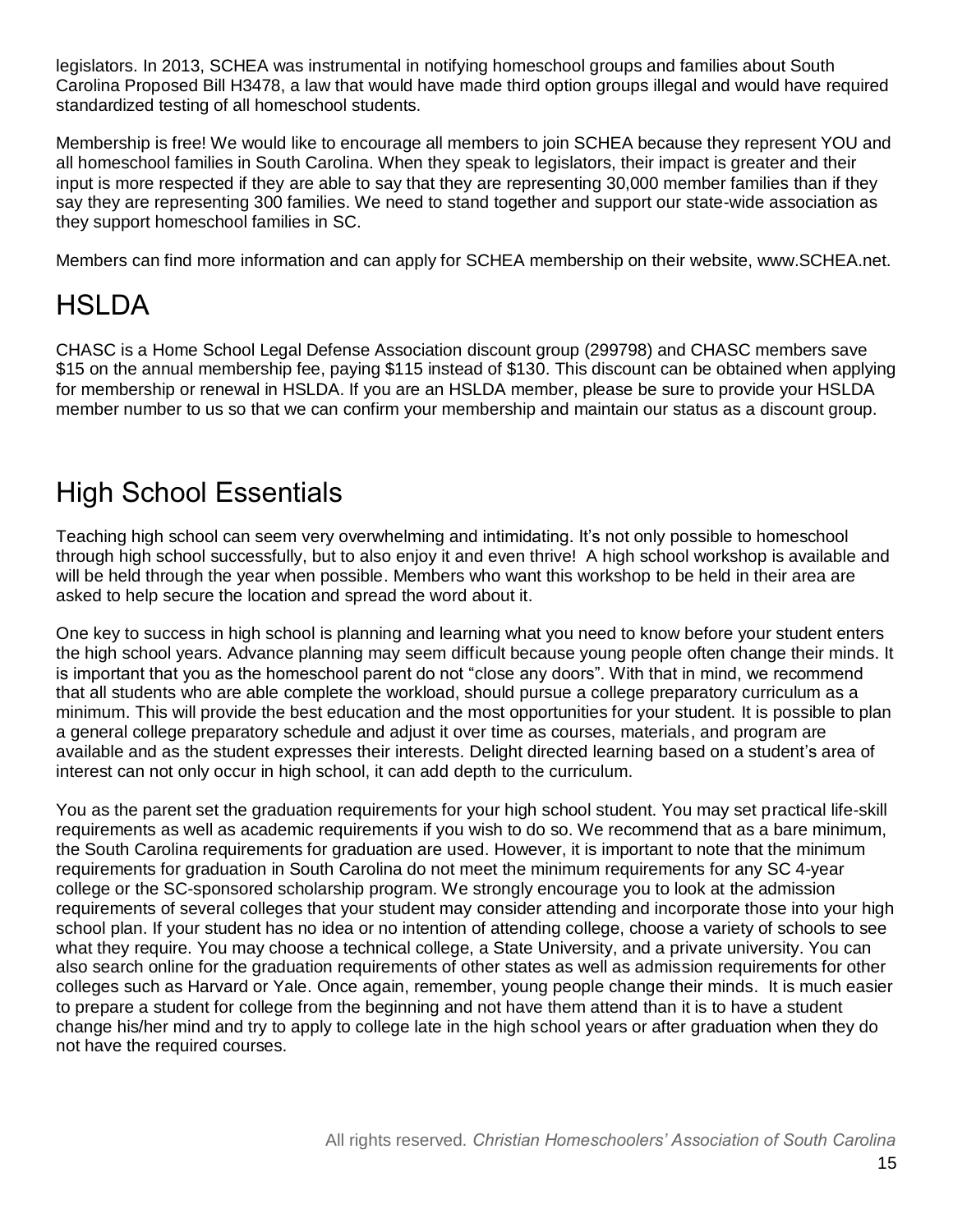#### This is a link to the current *South Carolina Commission on Higher Education College Preparatory Course Prerequisite Requirements For Entering College Freshmen Beginning in Academic Year 2019-20*

http://www.che.sc.gov/CHE\_Docs/academicaffairs/College\_Preparatory\_Course\_Prerequisite\_Requirements Fall\_2019%20(1).pdf

Students can begin to earn high school credit when they are in seventh and/or eighth grades if they are capable of doing the work in a high school text. These credits will be for core courses such as English, math, science, social sciences, computer science and foreign language. The student must be able to complete the entire high school course using high school texts and materials to receive the credit. If they are capable of doing the work on an honors level, they can earn honors level; however, proper documentation must be provided for the student to receive the credit. If you wish to have your child take high school level classes in  $7<sup>th</sup>$ or 8<sup>th</sup> grade, please be sure to contact our office and discuss your plans. You may simply send an email to let us know. We can help give guidance; but you are the best judge of your child's readiness. Keep in mind that if you do begin to teach a high school level class and your child cannot complete it, you can convert it to a 7<sup>th</sup>- or  $8<sup>th</sup>$ -grade level class and record it as such.

Some parents choose to have their student begin high school at an early age and this is not necessarily a problem, but we encourage you to consider the whole student including physical and emotional maturity. Once a student is declared a ninth-grade student, they will be expected to graduate in 4 years. A student who takes more than 4 years to complete high school will be excluded from the class rank and will not be able to qualify for some scholarships. It may be better for a student to graduate early than to be placed in high school when they should be in middle school based on their age.

High School does not mean hands off! Most high school students, especially in the early years will continue to need your help and guidance. This is the time to help them practice good study habits, learn or polish note taking skills, become adept at scheduling work and projects, build upon the writing process and hone all those skills that will prove helpful as they continue in their education and in life.

It is recommended that you create a course record or course description for all high school courses. These will be useful if a college asks for more information about a specific course; they have been required for colleges that use the Common Application. They will also be used to support your assigning honors, AP, or dual enrollment level to the course. A complete course description is necessary for students to receive honors weighting for a class and must be submitted to transcripts@chasc.net on or before October 1<sup>st</sup> before the class is taken. There is a sample course description form on the website in the High School Information area under Member Area tab. The course description contains all the important details about the course such as:

- School Name and Address
- Student Name, DOB, Grade
- School Year, Semester(s)
- Course Title
- Materials Used include all texts and supplemental materials used
- Credit earned and Level of Course (CP, H, AP, DC)
- General Goals and Methodologies what is covered and how it will be evaluated
- Grade earned percentile
- Teacher/Administrator Signature

It is important to begin your high school recordkeeping as soon as you begin awarding high school credit to your student. Make sure that you update the records at least once every year and include all important supporting materials that will help reflect the depth of your child's high school education. These records include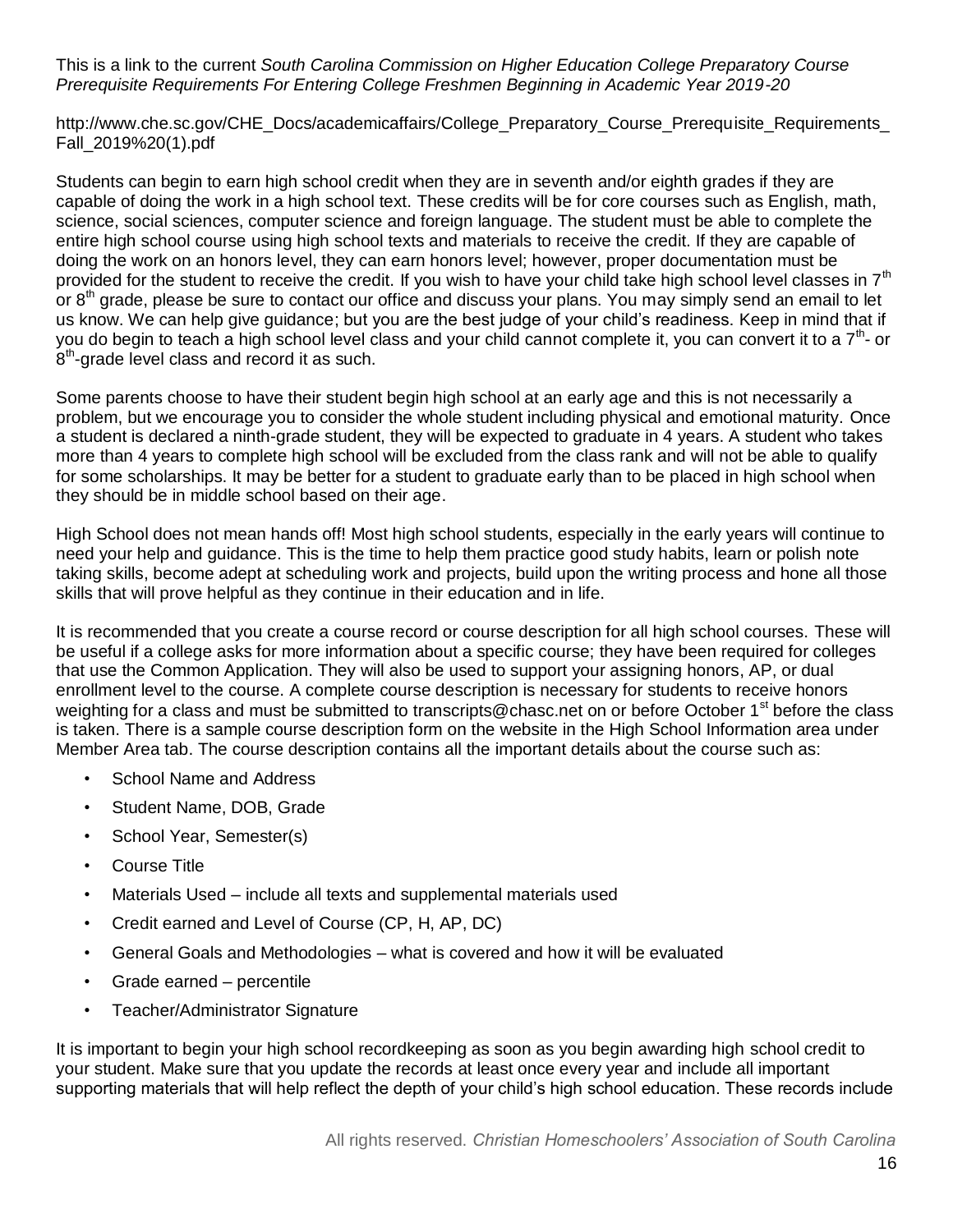your journal, diary, or record of activities; portfolio; semiannual progress reports (which should include a transcript and attendance records); and any documents such as an activity resume, reading list, and lists of honors and accomplishments. They can be kept as hard copies in a large binder with page protectors, in another storage system, electronically or by using a combination of methods. Use what works for you. Combining the binder with a disc or jump drive that contains more information will allow more complete recordkeeping and most likely more information than you will ever need. At the end of high school, the binder becomes the student's permanent record and you can pass it on to them. They can review the materials included and keep what they may need in the future. Remember, children change their minds and so do adults. Students who were never going to college may find they have an opportunity to pursue a degree in an area they love and they will need at least the transcript and diploma.

CHASC sends a graduation letter to all students who graduate from the association. This is their proof of membership that can be sent to colleges who require proof. To receive the letter, parents must file the Compliance Form at the end of the senior year. The letter will be sent as an attachment in a final email to the family and in the graduation packet mailed out after all transcripts are completed.

# Class Ranking and High School Transcripts

As an added service to our members, CHASC is now calculating a student rank for all degree-seeking students in the ninth, tenth, eleventh, and twelfth grades. Degree-seeking students include all students who will earn or can potentially earn a high school diploma. Only non-degree students (special needs or those who will not be earning a high school diploma due to exceptionalities) will be excluded from the class rank. Students who plan to withdraw and get their GED are considered degree-seeking students as long as they are enrolled in the association and must submit the course information as required. Because class rank is based on student GPA's, parents of high school students must send course titles and grades to the association on the appropriate form and include final copies of any necessary supporting documents to substantiate the designation of Honors, Advanced Placement, or Dual Enrollment (for example, course descriptions, syllabi, and/or transcripts from issuing school or program). Parents who wish to have a course considered an honorslevel course must submit the detailed course description and syllabus to be reviewed on or before October 1st before the course is taught to ascertain that the course meets the requirements of the honors-level designation. If they fail to submit the course description for review on or before October 1<sup>st</sup>, the course will not be accepted as honors-level work. If the student is taking a course at a co-op or through another program, the course or curriculum provider should be willing and able to help parents complete the course description and syllabus to provide the required supporting information. However, parents are the ones who are finally responsible for providing the supporting materials and documents. Parents need to refer to the CHASC Honors Policy and Checklist to be sure the paperwork they provide contains all the required information and be prepared to answer questions or provide additional documentation that shows how the course goes above and beyond the already rigorous college preparatory coursework. Do not send links to websites.

To facilitate a smooth ranking process in the spring, course plans must be submitted for all high school students at the beginning of the school year. The deadline for submission of course plans for senior students is August 1<sup>st</sup>. For junior students the deadline is August 15<sup>th</sup>. The deadline for submission of sophomore and freshman course plans is September 1<sup>st</sup>. This information will be used to create an in-progress transcript that will be emailed to the parents to check for accuracy. If there are any changes in the course plans, the parents are required to send the updates to transcripts@chasc.net. The parents will email the final course grades to transcripts@chasc.net on or before deadlines.

For the purposes of ranking, all SENIOR student final numerical grades must be submitted on or before May 15<sup>th</sup> of the current school year. Students in ninth through eleventh grade must have their final course grades submitted on or before May 31<sup>st</sup>. Students that are in ninth through twelfth grades who are members of CHASC whose parents do not submit their numerical grades by the deadline will receive a GPA of 1.0 for the purposes of ranking for that school year. Additionally, the family's membership will be placed on probationary status until the final course information is submitted. Renewal cannot be finalized with outstanding course information. No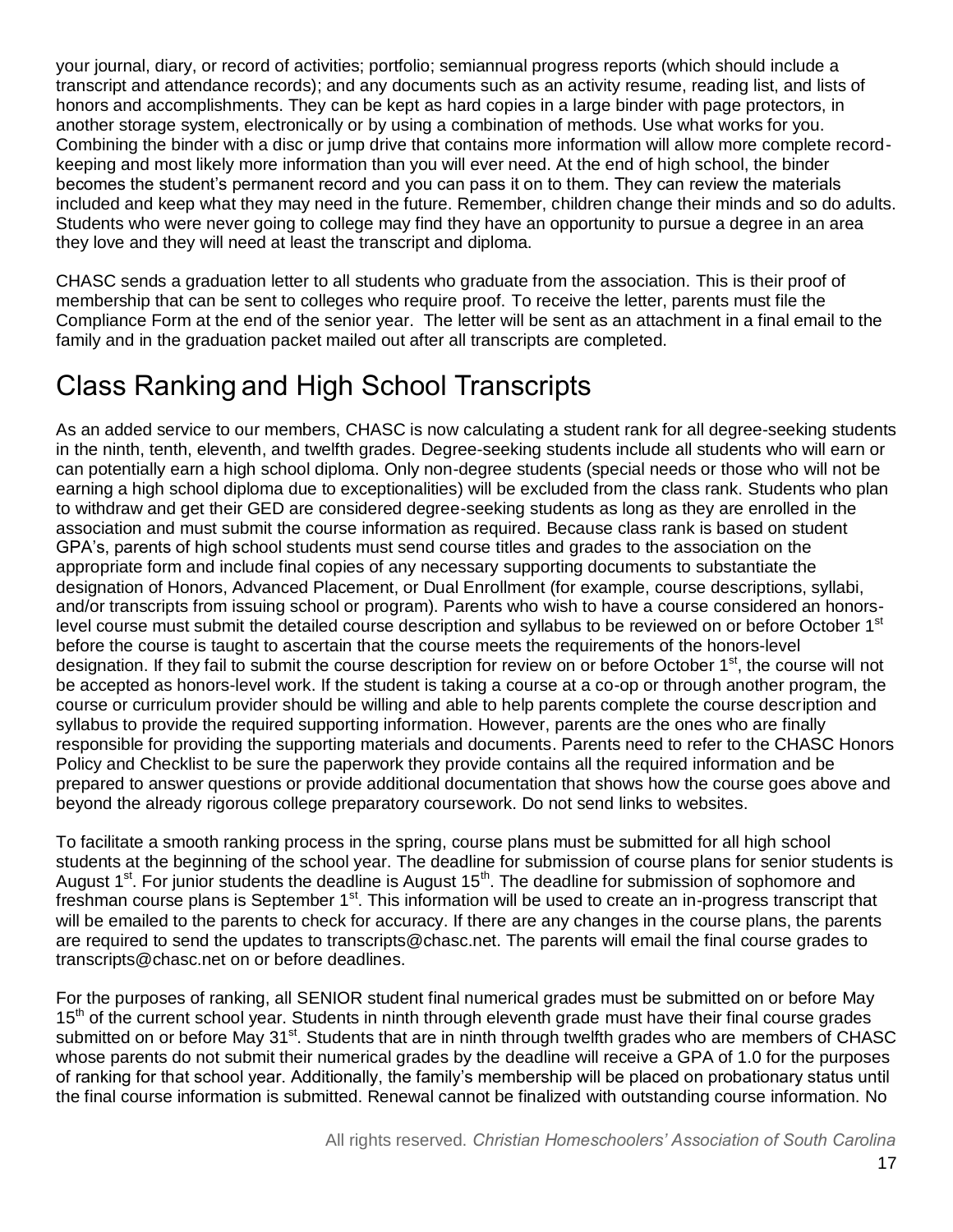transcript will be created for the student regardless of grade level. If the student is a senior student, there will be no recourse to obtain a ranked transcript and students may not be able to qualify for scholarships even if they have qualified at an earlier grade level. In addition, CHASC will not be able to submit an official signed transcript for that student. Families who fail to send the course information by the deadline set by the association will not be able to renew with the association or will have their membership revoked. There will be no refunds of membership fees paid to the association. The late form fee will have to be paid before the membership can be reactivated if all other criteria for renewing are met.

New member families with high school students must submit a current transcript or course information within 14 business days of their acceptance to the association. Those who fail to submit the information will have their membership revoked. If records must be obtained from a school the record request form must be completed and returned for CHASC to fax to the school within 3 business days.

The ranking report is generated based upon our GPA calculations. Parents may request a personal report indicating their child's rank. During the admissions process, we do not disclose the rank of students on the transcripts. However, rank is printed on the final official senior transcript and it also available upon request. Ranked transcripts will be signed by the parent as Administrator and the Association representative who is the Designated Signee. Official ranked transcripts will only be sent by the association and a class ranking list will be sent with that transcript to the school.

Although parent-generated transcripts are legal and all parents are welcome and encouraged to create their own transcripts, the South Carolina Commission on Higher Education (SC CHE) requires that all students who qualify for the Palmetto Fellows or LIFE scholarships have transcripts that are reviewed and signed by their accountability association representative even if class rank is not used to determine eligibility. For this reason, a transcript will be created for every high school student as long as the required information is provided on or before the designated deadlines and all associated fees are paid. (Seniors by May 15<sup>th</sup> and others by May  $31^{st}$ ).

There is an additional fee of \$15 per high school student due to the increased time required to provide counseling, class ranking, and transcripts for high school students. During the process, in-progress transcripts will be emailed to parents and they are expected to keep a copy with their records. Parents who submit all of the required course information by the deadlines will receive one copy of the student's final transcript each year. These will be issued after all GPA's and ranks have been calculated and checked. Priority will be given to seniors, then juniors, then sophomores, and finally freshmen. No transcript can be issued to students if the course information is not submitted by the appropriate deadline.

If you need the association to create a transcript for a specific purpose or by a specific date, you must allow at least three weeks for an initial transcript to be generated. You must watch your email and be sure to review and make any corrections as soon as possible. Keep in mind the additional time required for mailing the transcripts as faxes, emails, and copies of the final official transcript may not accepted by some colleges and will not be accepted for some scholarships. Any fees associated with express, priority, or overnight mail will be the responsibility of the parent and must be paid in advance. Most of the time, parents can sign and send the final copy of the students unranked transcript.

Parents are welcome to create their own transcripts using their own format or one of the templates provided by CHASC but they will not be signed or reviewed by the association representative unless the parent submits the completed template, necessary supporting documents, and any required payment for appropriate transcript services. The easiest way to know what is required is to call or email and ask.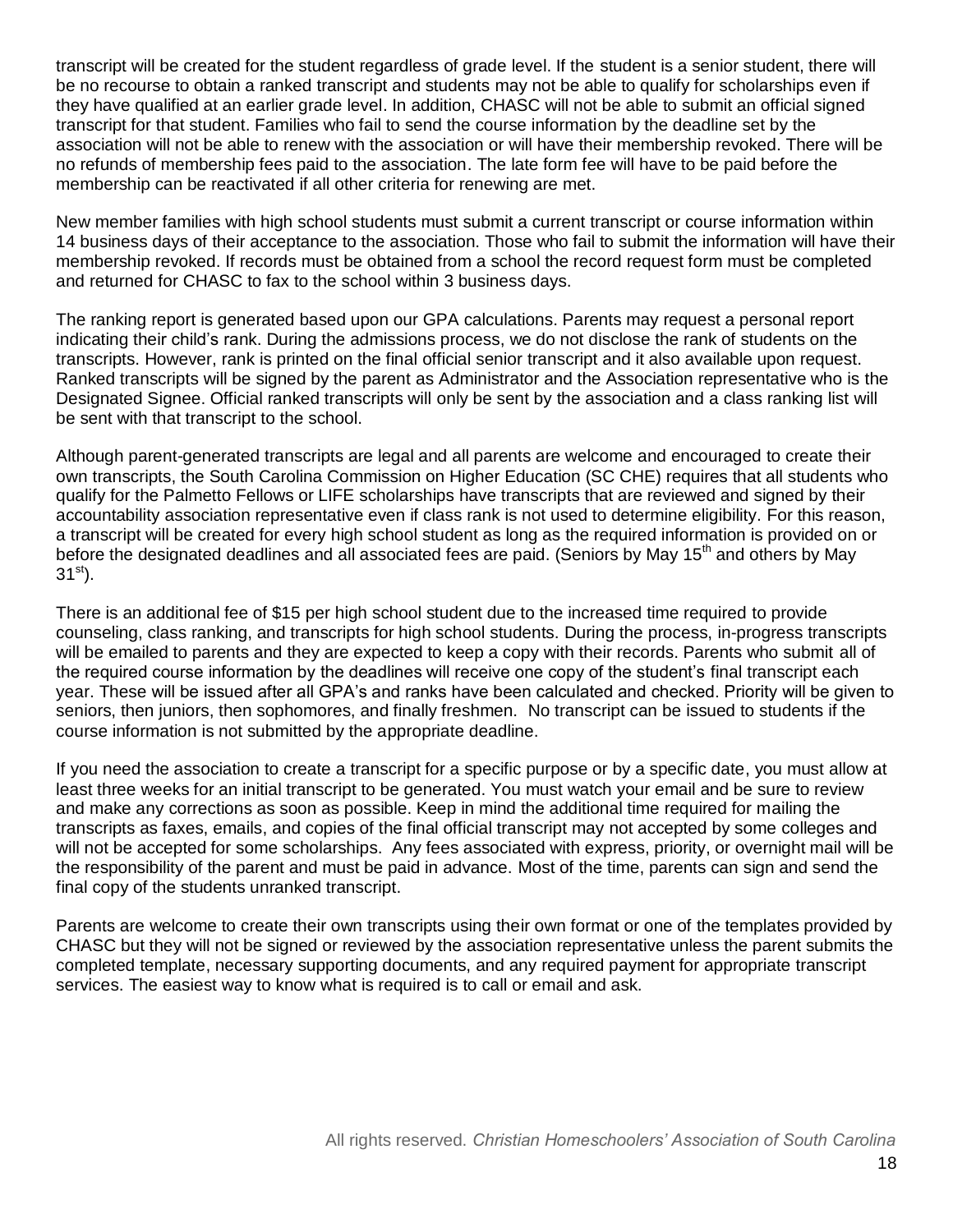# Uniform Grading Policy, GPA, and Determining Course Level

The South Carolina Uniform Grading Policy will be used to determine GPA for the purposes of ranking. The guidelines will be used to establish if the course is College Preparatory (CP), Honors (H), Advanced Placement (AP), or Dual Credit (DC).

All courses will be assigned College Preparatory weight unless documentation is provided to verify the status of Honors, Dual Credit, or AP weighting. This information should be provided no later than October 1<sup>st</sup> of the school year prior to teaching the course to make sure that the course meets the requirements for the desired weighting.

Keep in mind that college preparatory courses are rigorous and thorough and to assign an honors-level weighting to a course, it must extend and deepen the opportunities provided by courses at the high school level and it must be designed for students exhibiting superior abilities in the particular content area. The honors curriculum places emphasis on critical and analytical thinking, rational decision making, and inductive and deductive reasoning. Textbooks and other course materials must be differentiated and more rigorous than those used in CP courses. However, a course will not be given honors-level weighting just because a curriculum provider says it is an honors-level course or a college textbook is used. The course must clearly demonstrate an increase in difficulty and must meet the criteria in the SC Honors Framework.

https://ed.sc.gov/state-board/state-board-of-education/policy-legislative-pl/pl-2017/03-mar/pl-04-ugpappendixa-honorslevelcourseimplguideaccessibledoc-attachb-03-17-pdf

Below is the CHASC Honors Policy Adapted from the SCDOE Honors Framework:

- I. Course Content
	- 1. How has the course content been adapted for advanced learners?

There must be evidence of learning and enrichment opportunities that extend beyond the CP coursework. The honors level curriculum should indicate depth in rigor, complexity, challenges, and creativity.

2. Does the honors level curriculum extend personalized student learning and allow for an environment in which students are self-directed and take ownership of their learning?

There must be evidence that the extensions and enrichments are aligned to SC state standards and are appropriate advanced coursework.

3. Is there Honors Level Course Content Evidence, including:

Reason for course development; Standards and Objectives; Course Outline and Plan; Student work and any additional information.

#### II. Instructional Methods and Materials

1. What instructional methods and materials will be used?

Show evidence of appropriate differentiation in instructional practices for advanced learners. Instructional strategies to include but not limited to:

Varied texts and supplemental materials; Technology to enhance instruction; Adaptive digital content; Targeted differentiated small group/individualized instruction; Group investigation; Personalized learning plans; Curriculum compacting; Scaffolded tasks; Independent learning contracts; Higher level questioning and answering; and Student-initiated project design.

Differentiation resulting in complexity beyond the CP level course may include but is not limited to: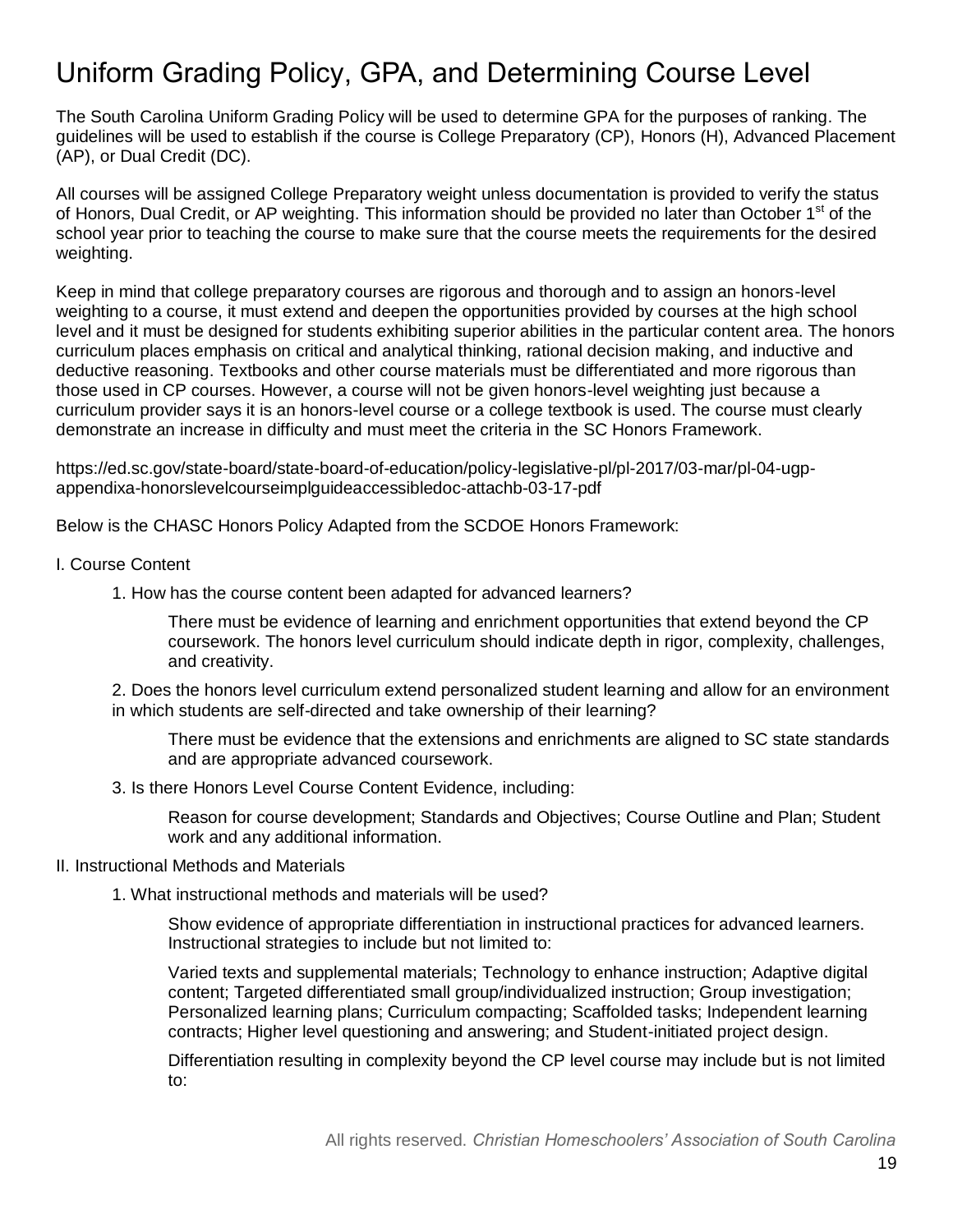Student-initiated research; Student collaboration and engagement; Project-based learning; Seminar methods to include incorporation of writing; Connections to world-class skills, characteristics, and context; and creativity in innovation.

2. Honors Level Course Instructional Methods & Materials Evidence:

The rationale for instructional methods and materials; Instructional materials and methods; Sample units, lessons, and assignments; and Student work samples.

#### III. Assessment

1. How is the Honors Level Course Assessed?

Show evidence that valid assessments are used throughout the course and are aligned to the honors level curriculum. Pre-assessments along with formative and summative assessments will be used to modify and enhance learning. List methods of assessment and grading rubric.

2. Honors Level Course Assessment Evidence:

Reason for assessment practices; Assessment tools (rubrics and/or scoring guides and formative and summative assessments when applicable); and Student self- and peerassessments

The CHASC Honors Policy and an Honors Checklist are available on the CHASC website as well. There is also an addendum form that helps outline what was added to the course to make it honors-worthy.

If your student is attending a class through a co-op, online program, or other educational providers, that educational institution or program should provide the information required to establish that it is an honors-level course. If the course provider states that the program is SCAIHS approved for honors-level, he/she should be willing and able to provide the documentation to support that statement because he/she would have had to provide it to SCAIHS.

Dual credit courses are those courses for which the student has been granted permission by his or her home school to earn both Carnegie units and college credit for those particular courses. Dual credit is only given for degree-seeking classes and no credit will be given for orientation or remedial classes. In order to receive dual credit for courses, a transcript or report from the college must be sent to the association as supporting evidence of the grades. If the college does not report grades to the association, the student or parent must request a grade report be sent to the association at least once each year. If percentile grades are not reported, the student can provide a copy of their score reports or a letter signed by the course instructor including the percentile grade. Otherwise, the letter grade will be converted to percentile grades according to the UGP.

AP course credit can only be earned through a course that has been approved and classified as AP by the College Board. AP is a registered trademark of the College Board. A student who takes the AP exam cannot receive AP weighting on their transcript unless he or she takes an approved AP course. Verification of AP status must be provided.

The UGP can be found on the South Carolina Department of Education website. The most current edition will be used and when the policy is updated, this handbook will be updated so please remember to check the most current version of the handbook. An announcement will be sent in the newsletter and posted on the website when the handbook is updated.

This is the current link to the page that provides links to the SC UGP and Honors Framework Implementation Guide, http://ed.sc.gov/districts-schools/state-accountability/uniform-grading-policy.

If this link does not work please let us know, but you should be able to find the information if you search for Uniform Grading Policy and Honors Level on the SC DOE website http://ed.sc.gov.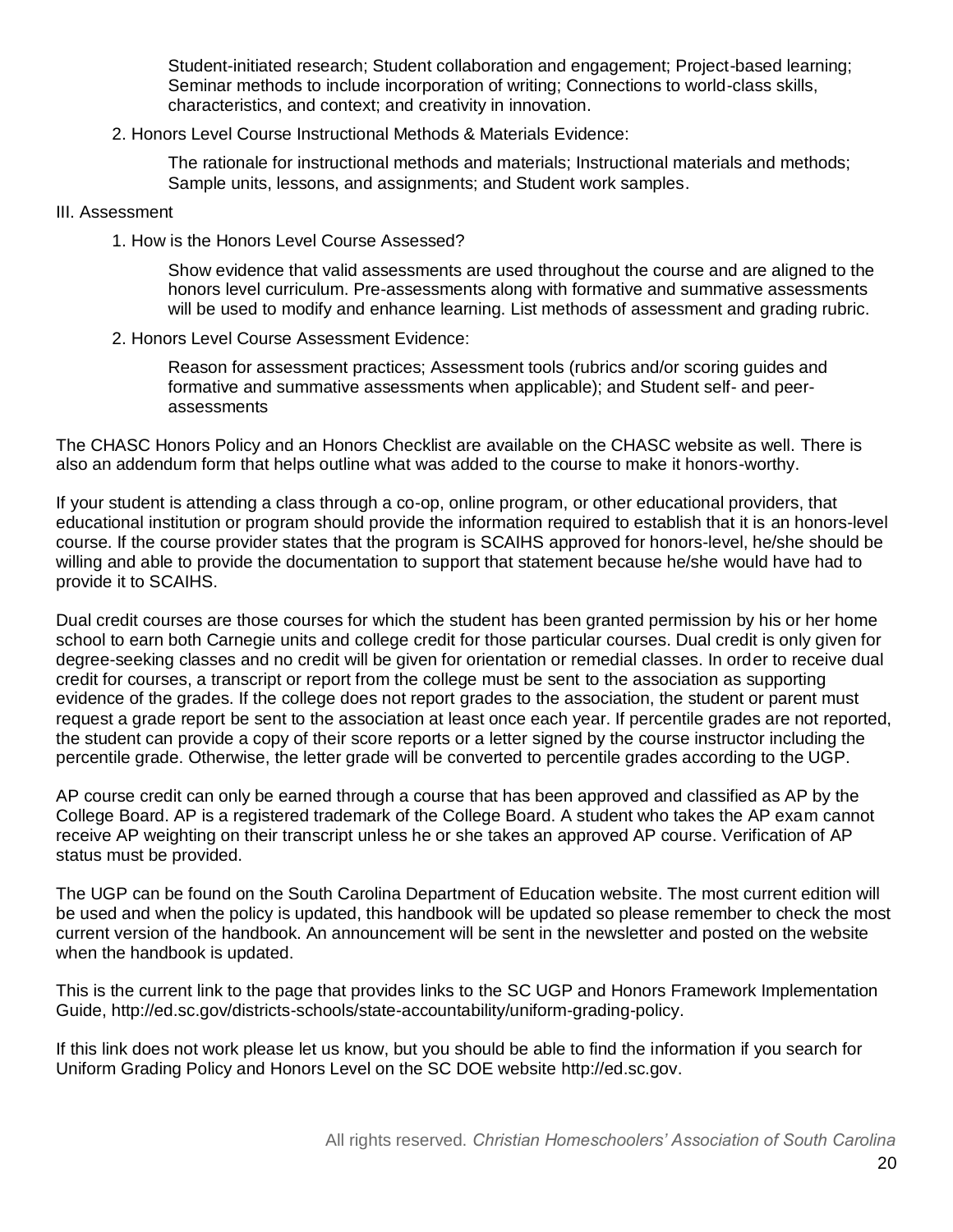# What is the CFFB?

This is the number you need when you register for the PSAT, SAT, or ACT, and on some scholarship and college applications. CEEB simply stands for College Entrance Examination Board. Please DO NOT use the CEEB of the school where the student is taking the test or the report will be sent to that school and not to CHASC. If you use a general homeschool code instead of the CHASC code, scores will be sent to you but not to CHASC. We will not be able to confirm scores for scholarship purposes; however, you will be able to have the score sent directly to the college or CHE. The reporting agency may charge a fee for sending those score reports. Some colleges and other agencies may not accept scores reported by CHASC. Most do not accept scores reported on a transcript.

#### Official Graduation Date

The Official graduation date is not the date of the ceremony but the last official day of classes for the student. It is the date the student completed their high school requirements. Our deadline for grade submissions and therefore, the last official day of classes is May  $15<sup>th</sup>$  of the senior year.

CHASC has two official graduation dates each year.

Most students will graduate on May 15<sup>th</sup>, the last official day of classes when all grades must be reported to the association.

Students may graduate early. It is important that we are notified of any student's plans to graduate early.

If a student will be graduating after completing three years of high school, they will be listed as seniors and there will be no eleventh grade year on the transcript. Students will be ranked with the graduating class and must have all course plans and final grades submitted by the senior deadlines and not the junior deadlines. They will essentially go from being in the sophomore class to the senior class.

Some students may graduate at the end of the summer or fall of their senior year. Generally, the date of graduation will be their final day of courses and all course information and grades must be submitted by that day. August 15<sup>th</sup> and December 15<sup>th</sup> are the recommended dates of graduation in the summer and fall respectively.

Senior students who graduate at the end of summer or fall term will be removed from the class for the final GPA and class rank calculations. The class rank calculated on or before June 15<sup>th</sup> the previous school year will not be noted on the transcript. The 11<sup>th</sup> grade class rank can be noted on the transcript upon request.

Students who graduate late - with additional courses beyond the May 15<sup>th</sup> deadline of their senior year - will also be excluded from the class rank calculations and may be disqualified from some scholarships and other programs.

Once again, it is vital to keep us informed of any situations or circumstances that may affect graduation or high school attendance.